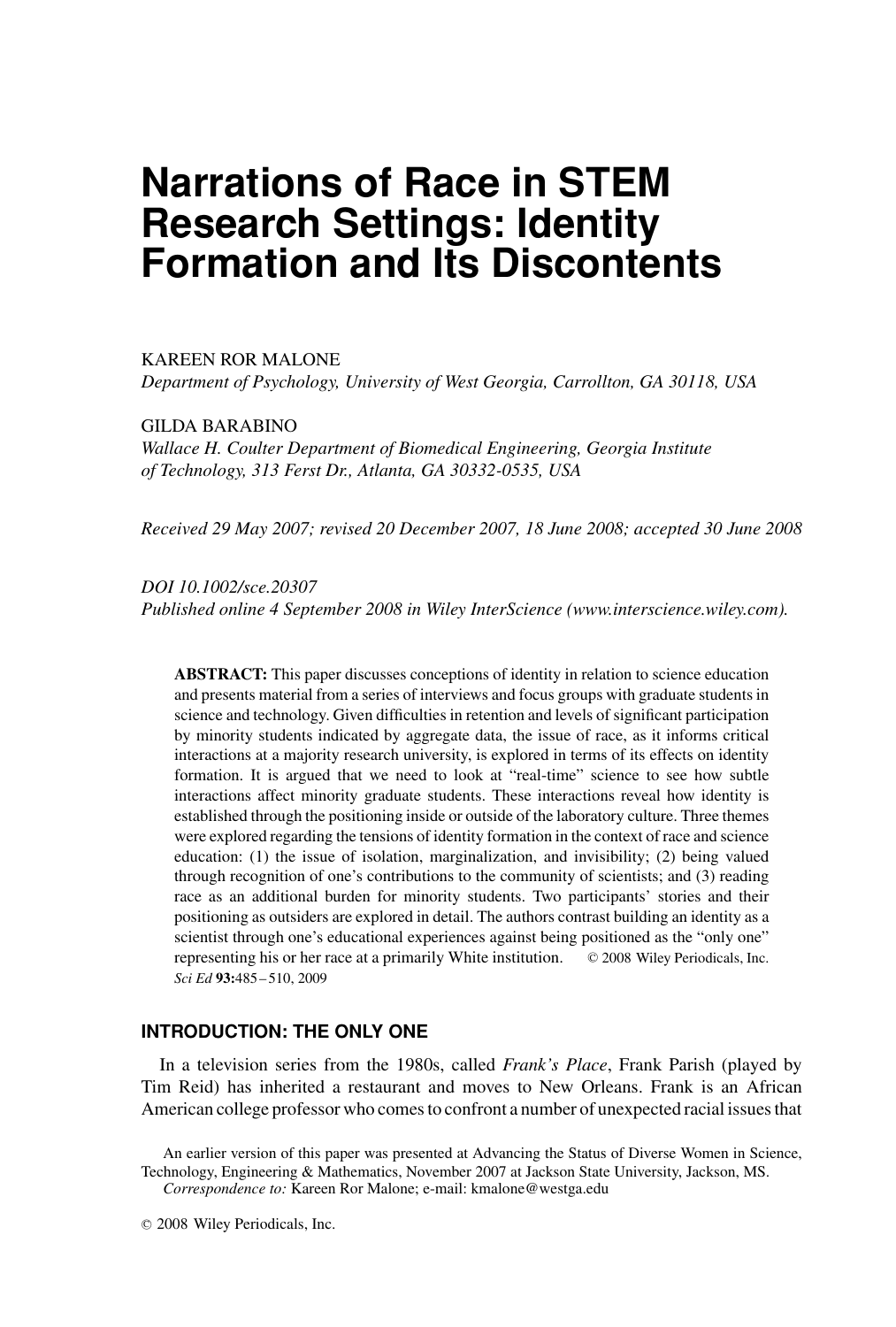emerge as he acculturates to the working class, racially thick culture in his neighborhood in New Orleans. The recipient of much critical acclaim, this television show foregrounded racial issues from a minority viewpoint rather than one that kept the majority viewers comfortable. In one well-known episode, Frank is off to see about joining the "Capital C Club." He has been asked to consider membership in this prestigious organization of professional African Americans. As he leaves for the dinner, the headwaitress at Frank's restaurant makes a remark about his being "too dark." Frank is astonished. "Too dark?" he asks. She informs Frank that the capital "c" in "Capital C Club" refers to being a Creole of light complexion as distinguished from a lower case "c," referring to those Creoles of dark, or darker, complexion and are historically more oppressed as a group.

As a recent invitee to the Capital C Club, Frank was going to be the first darker skinned African American in this Creole club. Following the remarks by Frank's employee, Frank confronts the friend who has invited him to join the club:

- Frank: ... and so what was I gonna be... the first darkie in the Capital C Club? Friend: Man, look, I am sorry. I should have been more up front about it.... but there's a group of us in the club that are trying to change things. Frank: And I'm the guinea pig? Friend: Well, sorta. You see you got all the credentials to put an end to this whole color thing. You're... Frank: ... let me cut to the chase. Okay? All my life, I have been quote the only black. I was the only black in this class. I was the only black in
	- this organization. I was the only black on this team. . . . I am not about to become the only black in a black club. That's going a bit too far don't you think? (Williams & Barnette, 1987)

In less ironic circumstances, many African Americans find themselves in the position of the "only one." A participant in the study from which we will be drawing, a postdoctorate in engineering, described her experience as being like "a speck of pepper in a sea of salt." But being the "speck of pepper" or the "only black" is not just a category in the visible register, although the history of this visibility and the way in which it is marked renders it both subjectively and socially fundamental (Alcoff, 2006; Fanon, 1952/1967; Weigman, 1995).<sup>1</sup> The point of the above anecdote, however, is that being the only Black is not about skin tone, but precisely about how history and context create a meaning to skin tone, a racial identity, and inflect the lived experience of African Americans in both obvious and subtle ways.

For purposes of this paper, it is noteworthy that one of the places that Frank distinctly recalls being the "only black" is in a classroom. Research in science education substantiates that many African Americans acutely experience their singular status in science classrooms with effects on participation in classroom and laboratory activities. A minority student's participation may be adversely affected by his or her sense of being the "only one," which entails the burden of representing the race and is accompanied by feelings of isolation

<sup>1</sup> The ways in which the visible trace of race is initially inscribed through representation has been proposed from two vastly divergent paradigms; there are others. Seshadri-Crooks (2000) discusses how the formal features of representation become entangled in the symbolic and visual apprehension of racial difference, whiteness being the unexamined master signifier that produces the meanings attached to the images of persons of color. She notes that race was first evoked in terms of language groups (German, French, and so on). Hirshfeld (2001) also discusses the production of race in the social epistemology of children as initially founded on representations and on the sort of categorization of kinds and theories that must presume representation. Seshadri-Crooks (2000) works from psychoanalysis and Hirshfeld (2001) from experimental cognitive research, yet both point to this representational priority over an inherent visual intuition of difference.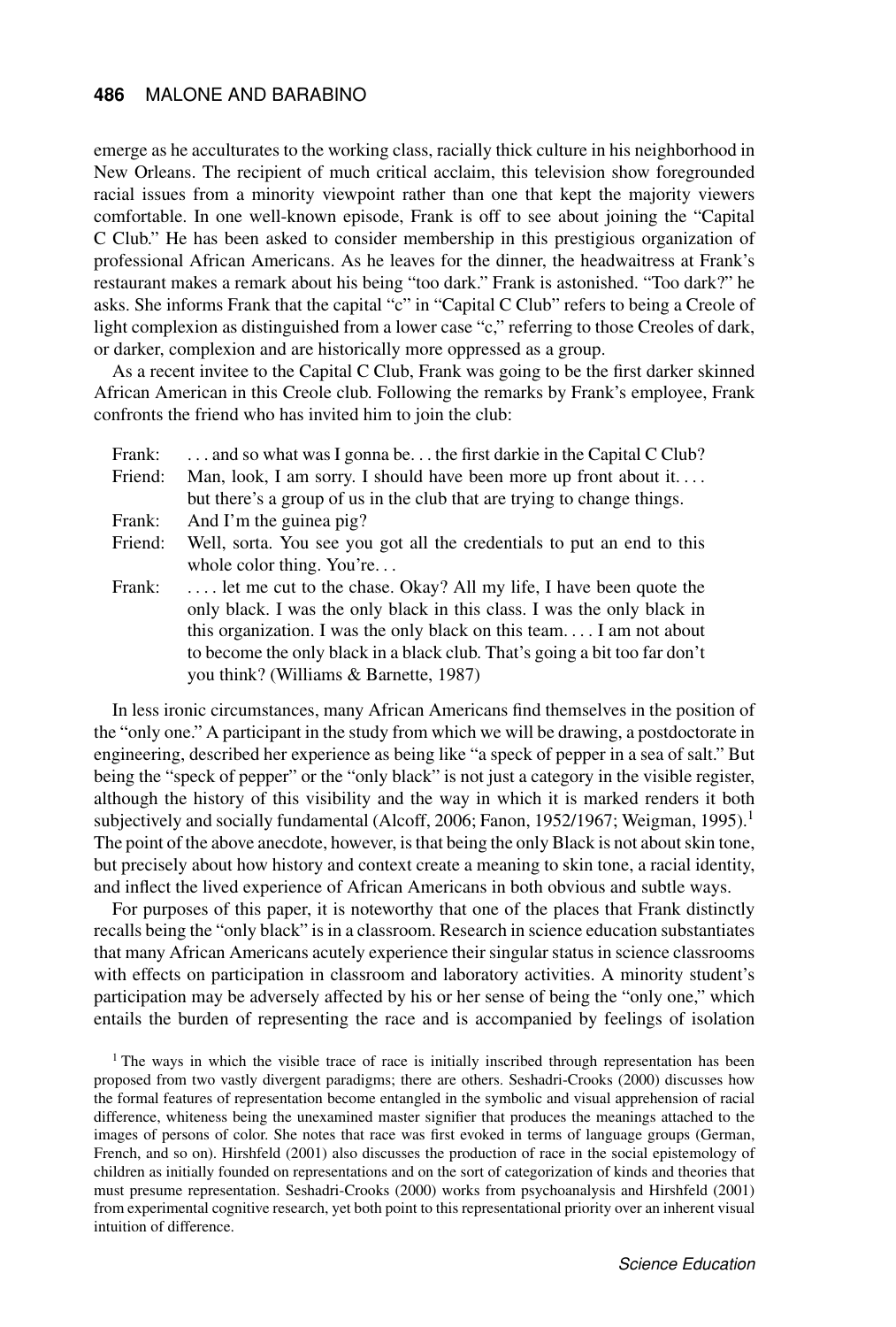(Carlone & Johnson, 2007; Johnson, 2007; Moody, 2004; Seymour & Hewitt, 1997). For most persons of color, the sense of being the "only one" is also literally true. The percentages of minorities have remained "virtually flat" in engineering at all levels of education and within the ranks of engineering faculty; at every level, the situation in most sciences mirrors this grim picture of underrepresentation (Gibbons, 2006; Hamilton, 2004; Leggon, 1997; Mannix, 2002; Moody, 2003; Nelson & Rogers, 2002; Schiebinger, 1999). It is as if the literal and psychosocial dimensions of being "the only one" reinforce each other, with the latter affecting retention in academe and thus affecting the potential for more minority faculty and peers for such students.

Thus, we explore issues of identity and education through the experience of being the "only one" not as merely the registration of a visual difference, but as a position in relationship to a community of practice with significant subjective effects for the person being so positioned (Wetherell, 2001). Many students, like Frank, "walk in" to an identity where the social meanings of race infiltrate and are performatively enacted in numerous quotidian interactions; it is nearly impossible to simply eschew one racialized identity (Alcoff, 2006; Fanon, 1952/1967). Being racialized can be pernicious for such students primarily insofar as it is linked with being somehow excluded from educational resources and experiences or is more salient than other identities such as being a STEM (science, technology, engineering, and mathematics) student or researcher. We cannot assume that being racialized is simply a matter of skin tone and perception (and what that perception symbolizes). We must also ask how race itself is performed as a positioning that occurs in an educational context. Then we can ask whether such positioning enhances the possibility of a person of color successfully finishing his or her graduate degree and continuing research, or whether such positioning is deleterious for such a future.

One can see how positioning and race are conjoined in the following remarks made in one of our focus groups made up of STEM graduate students who are women of color. Regarding a lack of cultural sensitivity in the White majority toward particular attributes that she sees as typical of African Americans, one participant notes, "But I do think it's something that we [African Americans] have not voiced our opinion about sometimes because we don't want to set ourselves apart and be different from the people we're around." There is reluctance, or at least a problem, about being set apart, outside of the group, different or isolated in relationship to the others. In the following extract, the phrase "only one" comes up in terms of the risks of being racialized in a certain way that is experienced through "everyday" interactional impasses (Nasir & Saxe, 2003). Another participant echoes the hesitation to speak up because she is part of a group marked as the "only ones" (the "we" to which the first participant refers) rather than assumed as a member of a larger community. Her speaking is inescapably tied to her race, rather than her personhood (Hook & Howarth, 2005; Valian, 1998). This racialization belies the benign inclusion of the participant's membership in the broader, ostensively color blind, community. She also believes that her remarks will be earmarked as an appeal for "special treatment," again suggesting her being positioned in a manner outside of a community of practices and the normative social pact.

|                | Participant A: I think we're scared to.                                                                                                                                                                             |
|----------------|---------------------------------------------------------------------------------------------------------------------------------------------------------------------------------------------------------------------|
| GB:            | The risks?                                                                                                                                                                                                          |
| Participant A: | Yeah, the risks. 'Cause like you said, sometimes we're the only                                                                                                                                                     |
|                | one, or the only ones.                                                                                                                                                                                              |
|                | [later in the discussion]                                                                                                                                                                                           |
|                | Participant A: I don't want them to put me in a category as just another African<br>American. I want to be myself, a person. I don't want to be just<br>another black woman. Just another person trying to voice an |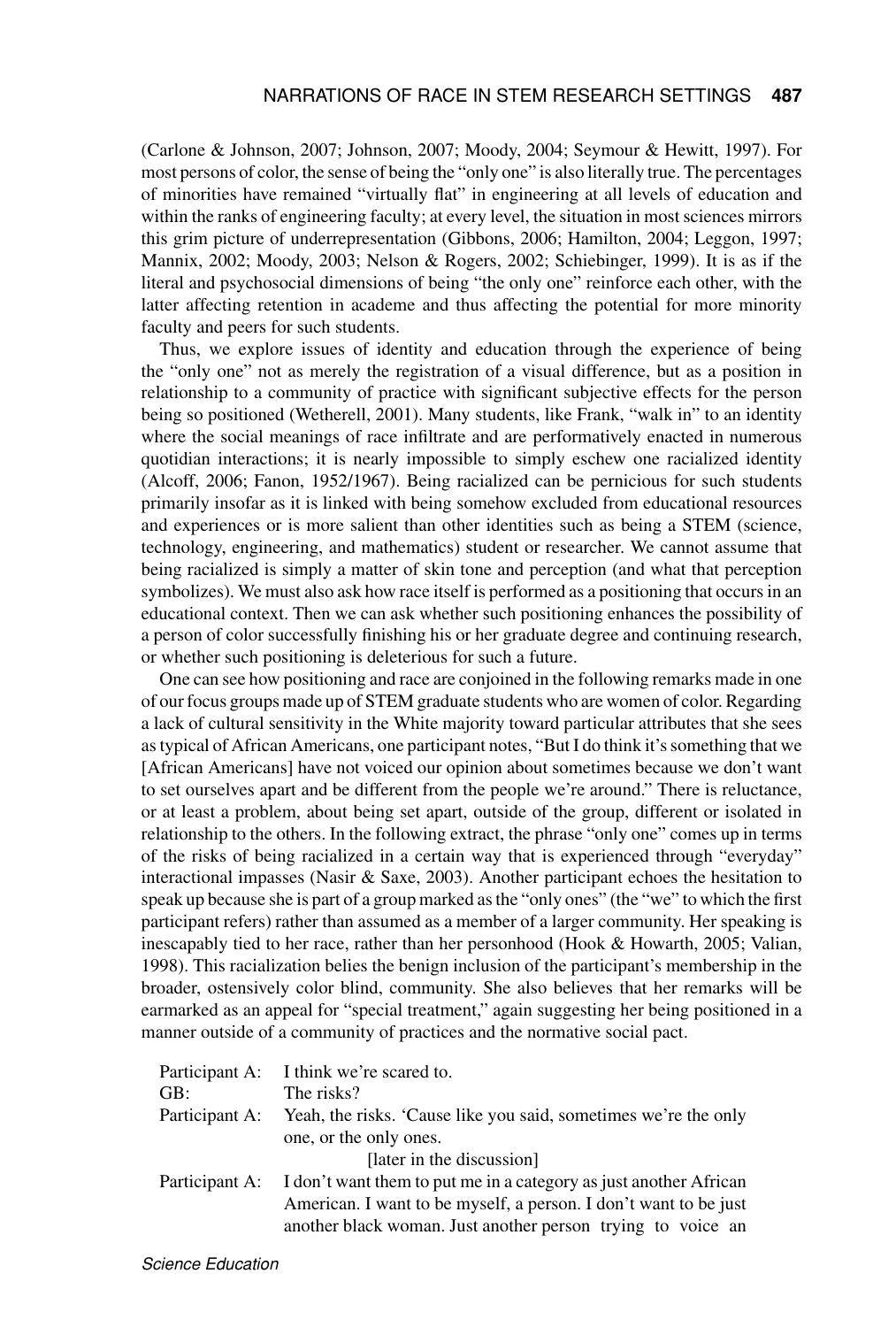opinion. . . 'cause when we voice our opinion to them it's like, Oh she wants special treatment.

Often, as in the above excerpt, interracial interactions within science settings exist at a nexus of historical meanings that are complicated and contradictory for the underrepresented minority students and where "one [exists] as a subject *who is always secondary to a racial designation"* (Hook & Howarth, 2005; authors' emphasis), for example being "the only one"—which positions one "as representing the race" or requiring "special treatment." One can see how Participant A vents frustration at an impasse where addressing her community of fellow scientists intersects with racial connotations. Thus, being the "only one" entails, as we will try to show both theoretically and from our data, ways in which a racial identity is *reenacted* in the everyday and intertwined with other meanings and positioning(s) that impact one's status and effectiveness as a science student in higher education. The "only" one is the one who has been "raced" through social interactions where a racial identity has been recognized, instead of a professional identity, within one's learning environments. Racialization is also communicated through experiences of invisibility, a lack of recognition and resultant isolation. Here, the laboratory replicates symbolically forms of social segregation and devaluation that repeat legacies of racism in miniature. Invisibility, not feeling valued, and isolation or marginalization are common themes in the research literature and were common in the experiences recounted to us by our research participants.

In terms of broader conceptual framing for these themes, we will primarily approach this complicated racialization of identity in STEM education settings as a particular failure to be recognized or to be positioned as one who possesses certain rights and obligations as a future scientist with regard to his or her fellow community of research scientists (Harré  $\&$ Moghaddam, 2003). Like notable scholars in science education, we use the lens of identity to explore the process of recognition within education—a particularly valuable perspective with respect to minority students (Brown, 2004; Brown, Reveles, & Kelly, 2005; Carlone & Johnson, 2007; Gee, 2001; Johnson, 2007; Kozoll & Osborne, 2004).

## **CONCEPTUALIZING IDENTITY**

#### **Science and Identity**

The importance of identity in understanding the processes of education has received increasing attention, especially as the intersection between identity and pedagogical strategies may indicate both a place of significant possibility and resistance with implications for the student's future (Brown, 2004; Carlone, 2003; Mahoney & Yngvesson, 1992). Lei (2003) refers to identity construction as "an active and dynamic process through which an individual identifies himself or herself in relation to how he or she is constituted as a subject by dominant discourses and representations" (p. 159). Gee (2001) refers to identity as being recognized as a certain kind of person within a given context. Gavey (1989) notes that most current definitions of identity are nonessentialist, and refers to the matrix of meanings activated within an interaction rather than preexisting properties of the units of interaction (see also Endedy, Goldberg, & Welsh, 2005; Butler, 2004). Alcoff (2006) explores the question of identity in contemporary thought through an interdisciplinary lens and highlights that identity is always a matter of perceptual access to a certain social world; identity is lived experience based on a particular and collective history and produced through interactions where one is seen and heard as well as seeing and listening. Identity is not totally at the disposal of the subject in the sense that it is lived in relation to layers of social representations. But for all that, identity is not determined. It adumbrates our possibilities as well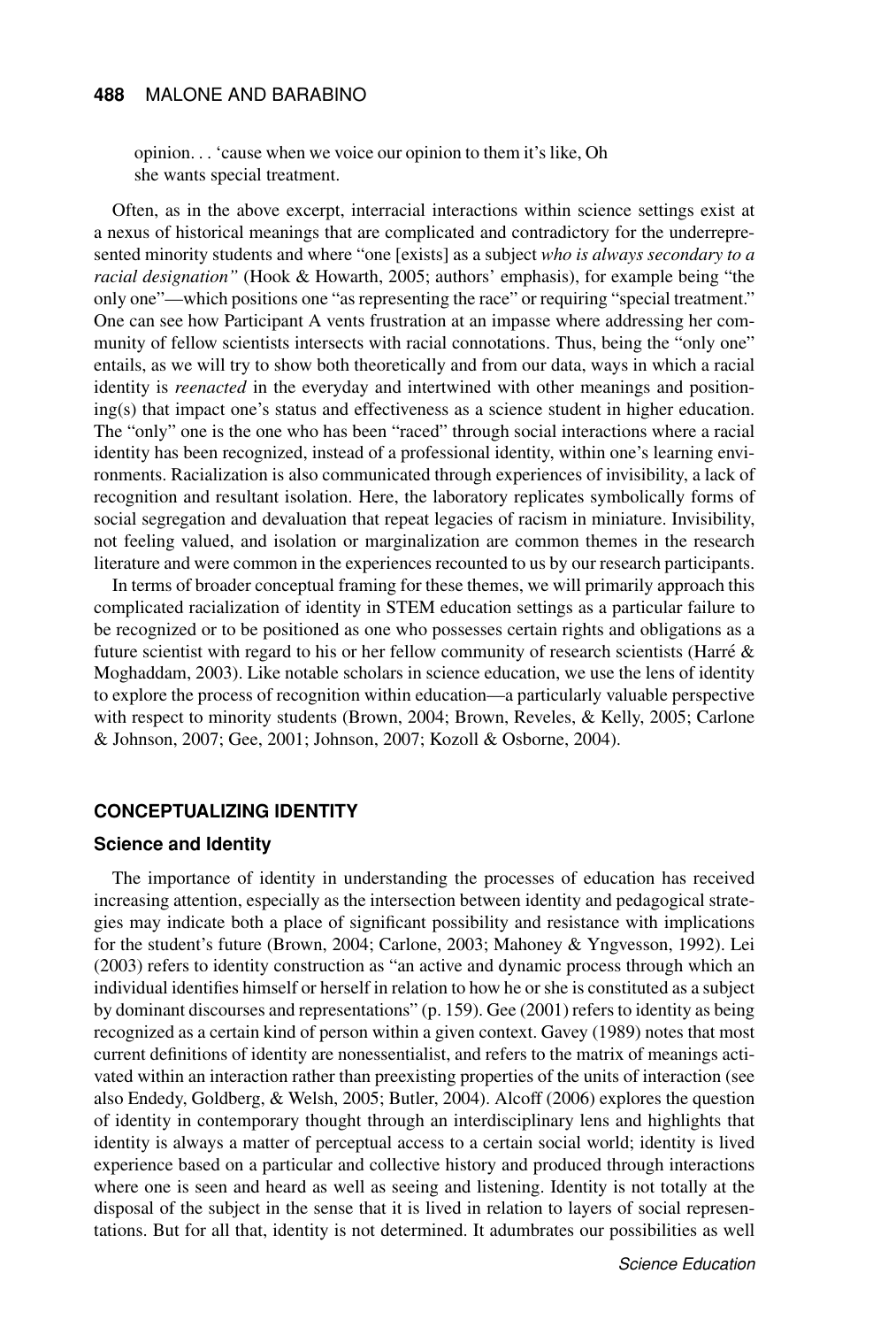as marks our location. Hollway (2004) refers to the tension of possibility and attribution in examining the etymological origins of identity. She writes,

Although the Latin word *idem* comes from same and self identical with semantic application to ideas, numbers, and persons, there is a another Latin word *ifcus* that can be found in identification that is related to making and in the context of identification implies a "making the same with." (p. 2)

As Hollway deftly notes, identity entails something of the same, yet something that is done, made or created, a nuance that is kept in the term identification. Following the more dynamic meanings to the terms, she notes that identification historically signifies a process of going together and making a sameness in difference, indicating an etymological recognition that identity can be forged within difference (marriage comes to mind). Regarding whether identity is being expressed as a self-same entity or reflects the experience of sameness within difference, it is emergent within numerous social exchanges (Alsop, Fitzsimmons,  $\&$ Lennon, 2002; Carlone & Webb, 2006; Connell, 2005; Devos & Banaji, 2003; Steele, 2003). The dynamic kernel within identity has been highlighted by discourse analysts throughout the social sciences (Wetherell, 2001) and by constructionists within cultural studies, social psychology, race studies, feminism, and gender studies, where nonessentialist ideas of identity are referred to intersubjective and discursive negotiation.

Such an approach is certainly congenial with movements within the field of science education research, where one may be working from notions of identity such as those espoused by James Gee. Bryan Brown and Heidi Carlone conceive of the question of identity in learning at the point of its enactment, what Brown calls *micromoments* (see also Endedy et al., 2005; Johnson, 2007). Brown argues that identity is too often condensed into broad macrocategories that ignore how identity is lived, recognized, and enacted. Identity must be tracked in its contingent, subjective,<sup>2</sup> and momentary emergence. At the same time, it is widely believed that identity exists at the cusp of the social and the individual (Stryker & Burke, 2000). This combination of approaches seems to be an extremely fertile way to both conceptualize identity and harvest its potential for capturing opportunities of transformation and learning within science education settings.

Thus, to sum up,

- Identity is produced at the cusp of the social and the individual.
- Identity is contextual, nonessential, and temporally develops; it is made together.
- Identity entails recognition from the other (a point we will develop).
- Identity involves possibility as well as attribution—the two moments of identity are intertwined.

#### **Science and Identity in the Research Laboratory**

Before we turn to the data, we must address the question of research laboratories. Despite evidence that research experience and laboratories are important places of learning science and developing a science identity, they are vastly understudied in terms of how they teach and address the social and intellectual demands of their operation (Conefrey, 1997; Johnson, 2007; Malone, Nersessian, & Newstetter, 2005; Rosser, 1999; Seymour, Hunter,

 $2$  Drawing from scholars on race and culture, Alcoff (2006) writes that Black identity requires that "not only that one is treated as a black person, or that one is objectively black," but that one is "subjectively black as well in the sense of actively interpreting the implications of this imposed category for one's sense of self and community life" (p. 244).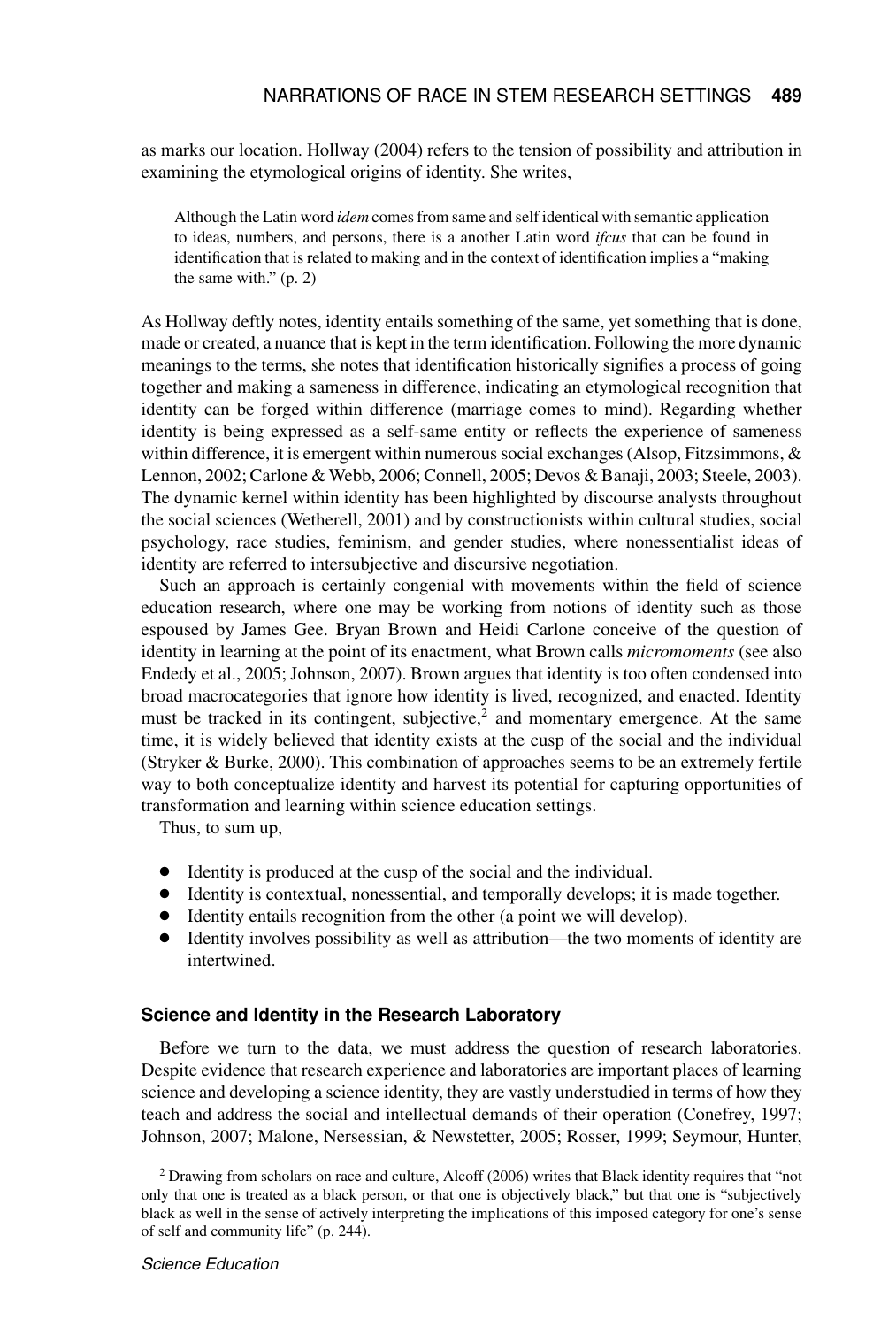Laursen, & Deantoni, 2004). Rather than offsite support groups or preparatory programs, the community life of the laboratory is a "natural" site for the evolving socialization of a future scientist (Hunter, Laursen, & Seymour, 2007). Ten of our 14 participants who were individually interviewed noted how important their research experience was to their disciplinary and vocational choices and frankly to their motivation and desire to do further research. It is clear that participation in such a community is important to a future scientist and her sense of herself as a scientist, that is to her identity (Greeno, 1998). Thus, it is unfortunate that there is noteworthy lack of research on the processes in research laboratories where one encounters such a fertile blend of "real science" and education (Hunter et al., 2007; Knorr-Cetina, 1999; Traweek, 1988).

Even as laboratories are critical learning sites, they are also places where research, particularly the principal investigator's funded research, is ongoing. As such, there is a more general scientific ethos, what Carlone (2003) calls prototypic science, here in its "authentic" or originary place of enactment. Cursory knowledge of the ideology of science would suggest that science sees itself as beyond identity. There is the identity of the scientist, but that is an abstracted identity. Rationality is presumed to demand a distance from any viewpoint; it is neutral, a matter of rational and individual perception. Scientific method means anyone occupies this position and in so doing eschews his or her specific identity (Harding, 1993; Nelson, 1993). Thus, Alcoff (2006) can talk about rationality presupposing the transcendence of identity; identity is linked both to the social and to a particular viewpoint. Rather than seeing the social as enabling or even as relevant (other than distorting an objective viewpoint), traditionally science sees identity questions as distracting from the work of science. This presents even more problems in the case of minority students, particularly African Americans. Persons of color have been historically cast as less rational and as objects of scientific study rather than as scientists (Alcoff, 2006; Stepan, 1996; Weigman, 1995).

#### **Identity Formation and Recognition**

We add to the above formulations about identity and science by suggesting that identity requires a symbolic foundation, a sense that one is deemed worthy of participation in a cultural qua symbolic network or institution. The currency in this institution—a research university—is knowledge and prestige, the latter being reflected by the "accoutrements" of identity and by recognition from others within the symbolic field of meanings relevant to science practices, for example, invitations to conferences by faculty (Carlone & Webb, 2006). This sense of symbolic recognition is important in science because science, as one participant bluntly put it, is "ninety percent failure." In the face of arduous work and failures, it is an important question whether one feels more or less entitled to such recognition and/or knowledge, or if one feels that the recognition is being withheld or given unfairly to other students.

Symbolic recognition is not simply the recognition of given attributes or the management of linguistic or other social markers to have one's identity perceived in a particular fashion. Brown writes that "individual agency provides us with the power to select discourses to communicate our political, ethnic, and cultural identity" (p. 813). Carlone and Johnson (2007) write that "It is much easier to get recognized as a scientist if your ways of talking, looking, acting, and interacting align with historical and prototypical notions of scientist" (p. 1207). From this angle, the notion of identity leans toward the negotiation of attribution and social representations. Although the authors of this essay are much in accord with this view, we might add that the discursive exchanges through which identity is staked involve the subject as well as attributions about the subject. "Among the products of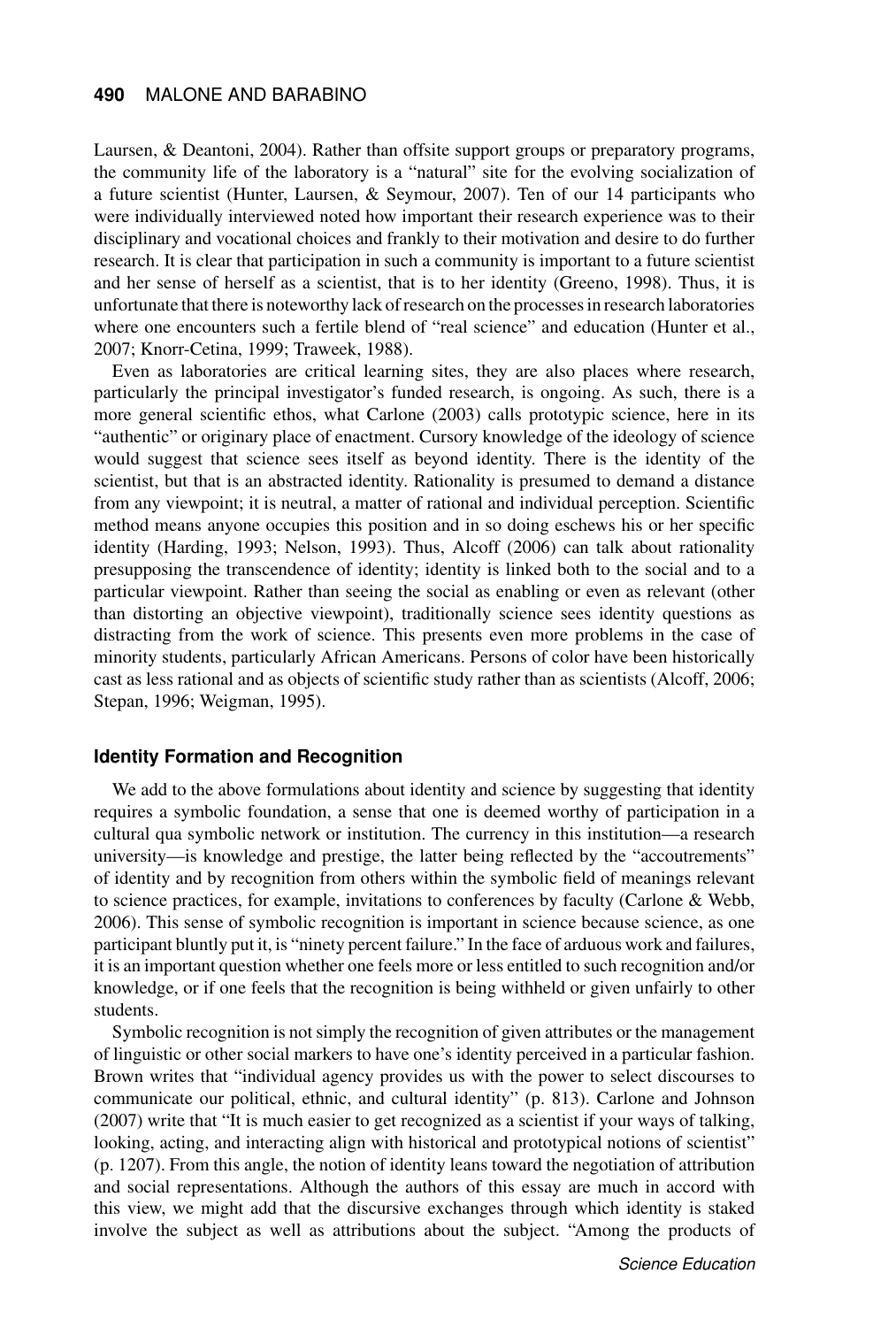discursive practices are the very persons who engage in them" (Davies  $\&$  Harré, 2001, p. 262). Discourses position individuals, and each utterance implicates the right to speak and the right to be heard. Following Hegel, hermeneutic and constructionist thinking (Alcoff, 2006; Harré & Moghaddam, 2003; Kojeve, 1947/1969), we see any interaction as entailing a metalevel wherein the question of the subject's desires and very sense of herself as a subject here and now may be at stake. Thus, being ignored indicts the subject as well as her competency. We do not urge simply building "confidence" or "self-esteem" in order to bolster a person's sense of identity; this sort of approach presumes that these dimensions can really reside outside of broader discursive formations. Rather, we merely point out that in instrumental, social, and academic interactions, a subject bids for recognition through and as an identity; that is, recognition and positioning occur within concrete interactions although they are not reducible to the specific semantic meaning of an utterance (Gee, 2001; Koborov & Bamburg, 2004; Wetherell, 2001). We could speculate that this recognition is the bond of trust that builds the social epistemology that founds the possibility of science (its social contract). Understanding this level of speaking and positioning may permit a better understanding of who succeeds in science and how that success is brokered.

#### **The Evolution of the Research Question**

In light of the above theoretical reflections on identity, which helped organize our analysis of the themes that emerged in our findings, it is equally important to articulate how our research evolved conceptually and methodologically. From this evolution, one can see how identity as related to the issue of recognition becomes central and see the ways in which racialization impedes full participation in laboratory life. Our research on race, gender, and laboratory life among minority women at various levels of their educational career in STEM disciplines was conceived as a preliminary foray into this terribly understudied domain with significant potential for positive interventions. As the research progressed, we focused more on graduate students who were women of color.

As we collected data, we realized that the intersection of race and gender proved tricky. Our participants wanted to talk about race (and their work, interests, advisors, and so on), but gender was less salient. This is not to say that it is not important to study gender and race, nor that issues of gender did not emerge (Collins, 2004; hooks, 1995), but that the research responded to a certain urgency in the community that, in this case, related to race (Jaworski & Coupland, 2006; Spradley, 1979).

We first wanted to discover the sorts of issues that minority students face in a mostly White majority school in the specific context of a STEM research laboratory. We wanted to provide a space where such issues were discussed and articulated by the students. After establishing recurring themes that emerged as these issues were discussed in our first two focus groups (led by Gilda Barabino), we became increasingly interested in the way in which questions of race intermixed with other research educational activities (e.g., e-mails, conferences, social activities, laboratory division of labor, collaborative projects, professional networks, research laboratory hierarchy, and so on). For example, two minority participants mentioned that their minority fellowships were not recognized at laboratory meetings while other students' scholarships, fellowships, and awards were collectively recognized and noted publicly by the principal investigator (PI). When this issue emerged in-group discussion, it was clearly recognized as problematic by other subjects. In our view, this omission racialized these awards rather than treating them as an achievement in an academic competition. Many may associate racism with explicit racist remarks or exclusion from resources and power. In the laboratory where students have been outwardly welcomed into the community, and the resources are putatively equally shared, the challenges for these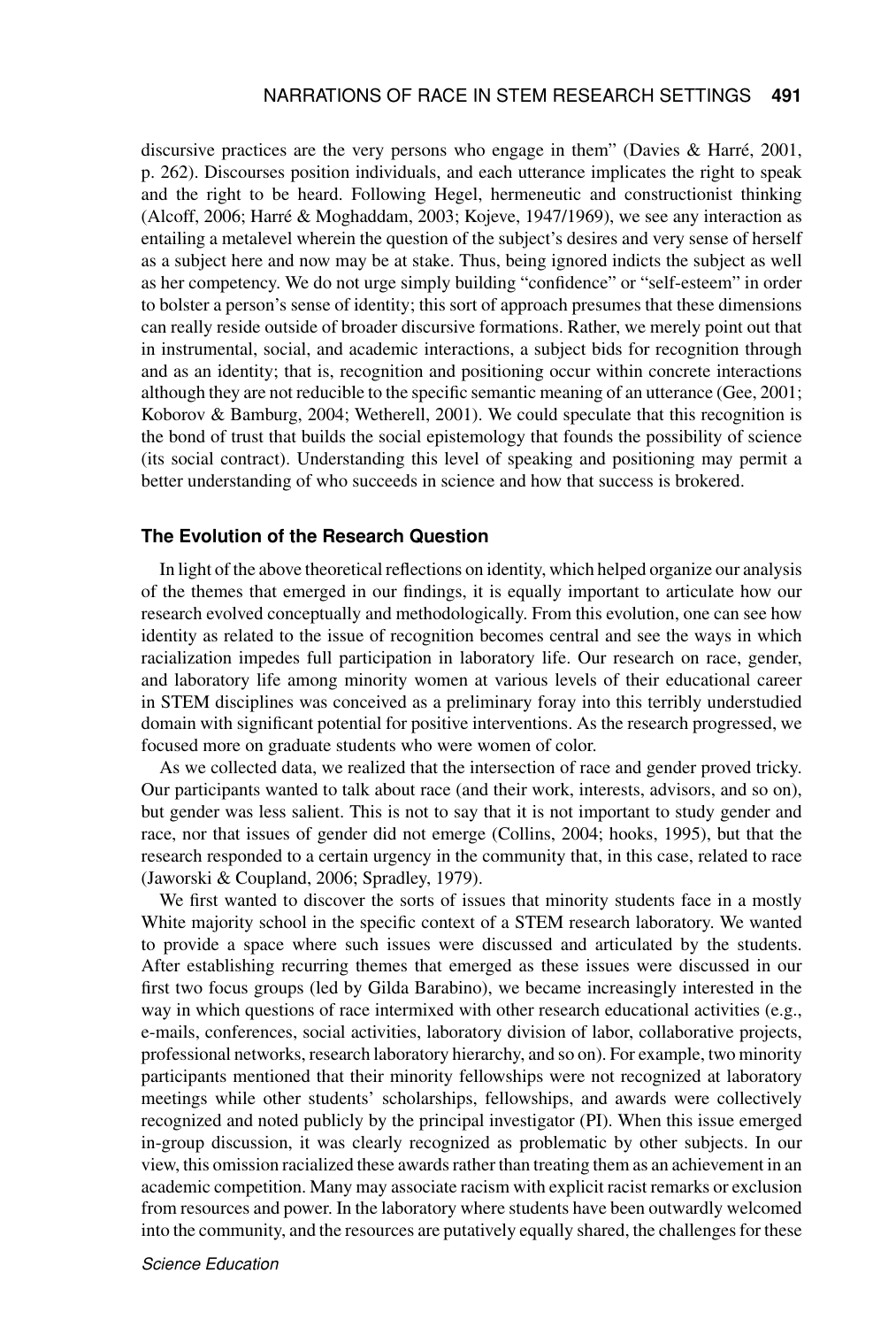women were more often interactions that were subtle, emergent within other interactions, and slippery rather than explicitly demonstrative of racism.

In a spectrum of interactions, our participants reported feeling as if they were being subjected to a subtle racism from White majority faculty and peers that would take forms that we attempted to track and interrelate into patterns. We became increasingly interested in how race (seemingly grounded in racism) was performed/enacted and created within laboratory activities themselves and in the interactions between race and other interactions that were important to our participants. As a way to better grasp the contingent and emergent enactment of (racial and science) identities, we sought to understand how minority students are "positioned" within interactions in terms of race and the science laboratory community, at least from the point of view of their social reality (Harré  $\&$  Moghaddam, 2003). The integration of identities, the way in which race is constructed in White majority situations, is an ongoing issue for underrepresented minorities who bear the brunt of countering this racialization in a situation in which race supposedly does not exist.

#### **METHOD**

#### **Participants**

Participants were drawn from a large research university. Those working in biomedical engineering and neuroengineering made up the primary population from which we drew, but other fields in the sciences and engineering were also tapped. This is by no means a representative sample, but rather our study was intended to open the window to a world experienced by a cohort of underrepresented minority students in research laboratories primarily women—as they navigated science education, their goals of successful careers as scientists, and the climate of their research laboratories. In all, there were 24 participants, all from underrepresented minority groups (*n* = 24). All were working in a science laboratory setting. Eighteen of the participants were graduate students studying engineering or science, two were postdocs, two participants were working in laboratories where participating students were working, one participant was an undergraduate (contacted early in the study), and another was a minority faculty. As noted, our focus increasingly narrowed to women of color in graduate school. Table 1 breaks down the sample in terms of ethnicity and gender.

#### **Procedures**

Participants heard about our study primarily through word of mouth. We made contacts with underrepresented minority students through faculty referrals and referrals from student participants. We collected data from participants in two ways: focus groups and individual interviews. Because our study targeted gender and race, the focus groups were made up exclusively of women of color, primarily African American. Nineteen of the 24 participants attended one or more focus groups: The three men, the one faculty member, and the one

| <b>Sample by Ethnicity and Gender</b> |  |
|---------------------------------------|--|
| IABLE I                               |  |

**TABLE 1**

| Women | Men |
|-------|-----|
| 17    | 2   |
|       |     |
|       |     |
| 2     |     |
|       |     |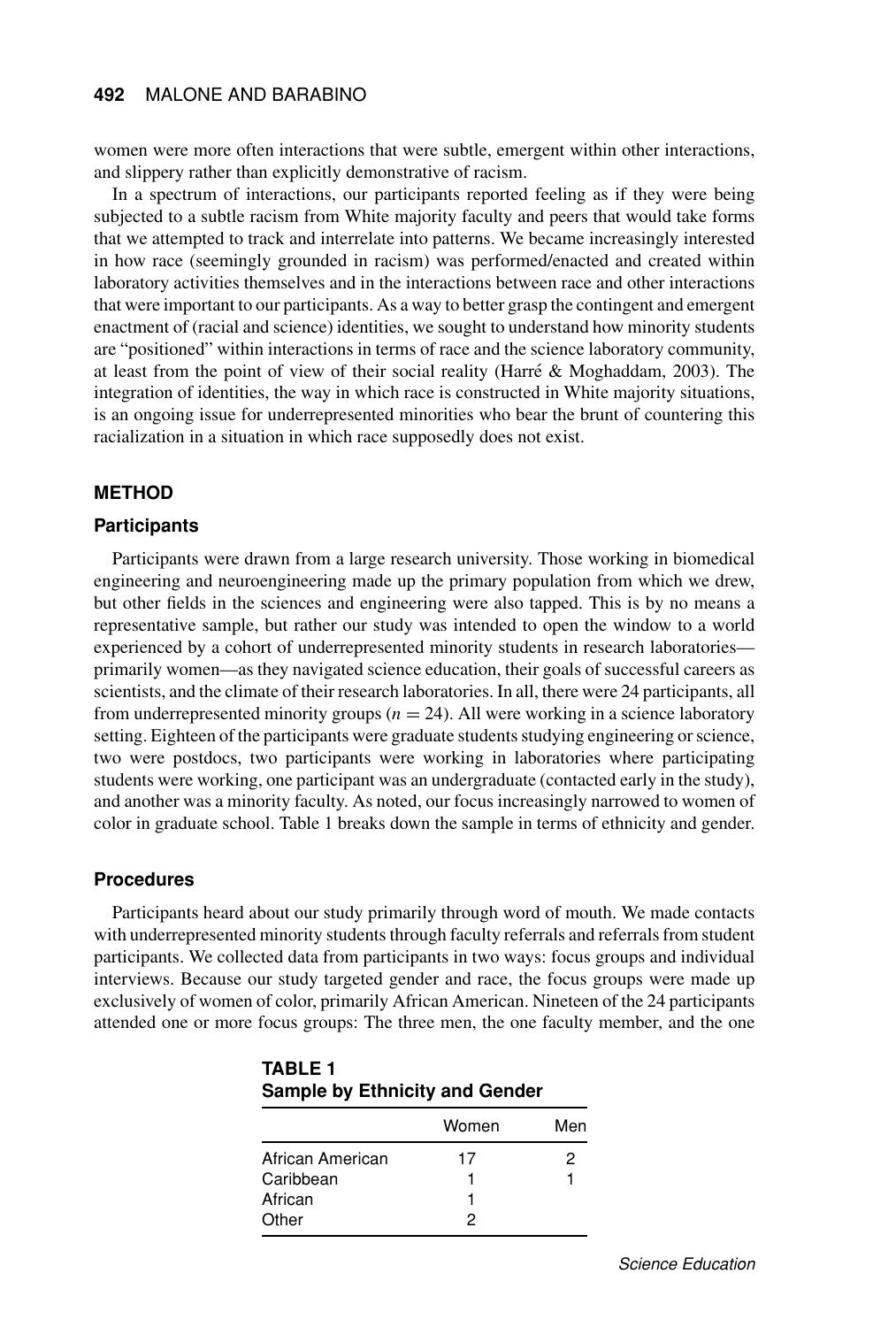undergraduate did not attend. Of the 19 who attended the focus groups, 10 were also individually interviewed. In addition to these 19 participants, the 5 additional participants noted above were individually interviewed.

In all, 15 participants were individually interviewed. Of the 15 participants interviewed, 5 participants who agreed to a first interview participated in a second interview. Thus, we ultimately had 20 individual interviews. From both focus groups and individual interviews, we generated approximately 690 pages of transcript for analysis and review.

#### **The Focus Groups**

In all, five focus groups were held. They were announced by e-mail and ran for 2 hours, with lunch provided. Given our initial focus on gender, these groups were limited to women. Students dropped in and out of the focus groups, although there was a core group from a set of interrelated laboratories who attended most of the meetings. Students viewed the focus group as an opportunity to share experiences and gain support, and news of the groups spread among graduate minority students. The question of starting such groups for male minority students as well came up repeatedly in the focus groups. Here is an excerpt that gives a sense of the reputation and significance of these focus groups:

Can I bring up one thing? So I was talking to [a male student who is a minority] and he was like, Oh ya'll getting together again? So his whole things is, don't forget the brothers. Don't forget the brothers because they're lonely too.

Focus groups served the dual purpose of providing a mechanism for networking and support as well as a mechanism to collect qualitative data drawn from narratives that illustrated the collective experience of the participants. We began the work for our study through an initial gathering where Gilda Barabino, a faculty woman of color, led students from engineering, mathematics, and science, in discussions that focused on shared experiences and strategies for success in their graduate education. Prepared questions (see Appendix A) were used to stimulate and guide discussions, and free discussion was encouraged to follow important emergent threads, enrich the experience for participants, and gather more detailed qualitative data. A substantial number of recurrent themes emerged from the conversations within and across focus groups as the authors cross-checked the transcripts and noted commonalities and patterns.

## **The Interviews**

The authors conducted individual interviews with 15 individuals. The interviewer used an ethnographic approach, which attempted to understand the social reality of the interviewee and the cultural scene (in this case, of race/minority status within a White majority school science laboratory) that he or she inhabited. Following ethnographic interviewing principles and in consultation with Wendy Newstetter who does ethnographic research on learning in science, we crafted interview questions with a variety of aims in mind (Spradley, 1979). First, we explained the research, pointing out current data on the status of minorities and science and the interviewer (Malone) spoke of our specific interest in laboratories. Second, in light of the sensitive nature of discussing race in a situation where careers were at stake and the interviewer was White, we always began with a "grand tour" question where we asked the student to describe his or her history and interest in science, her laboratory, and then her experiences in the laboratory. These descriptive questions helped establish rapport and also served to help ground our later questions. Follow-up questions were developed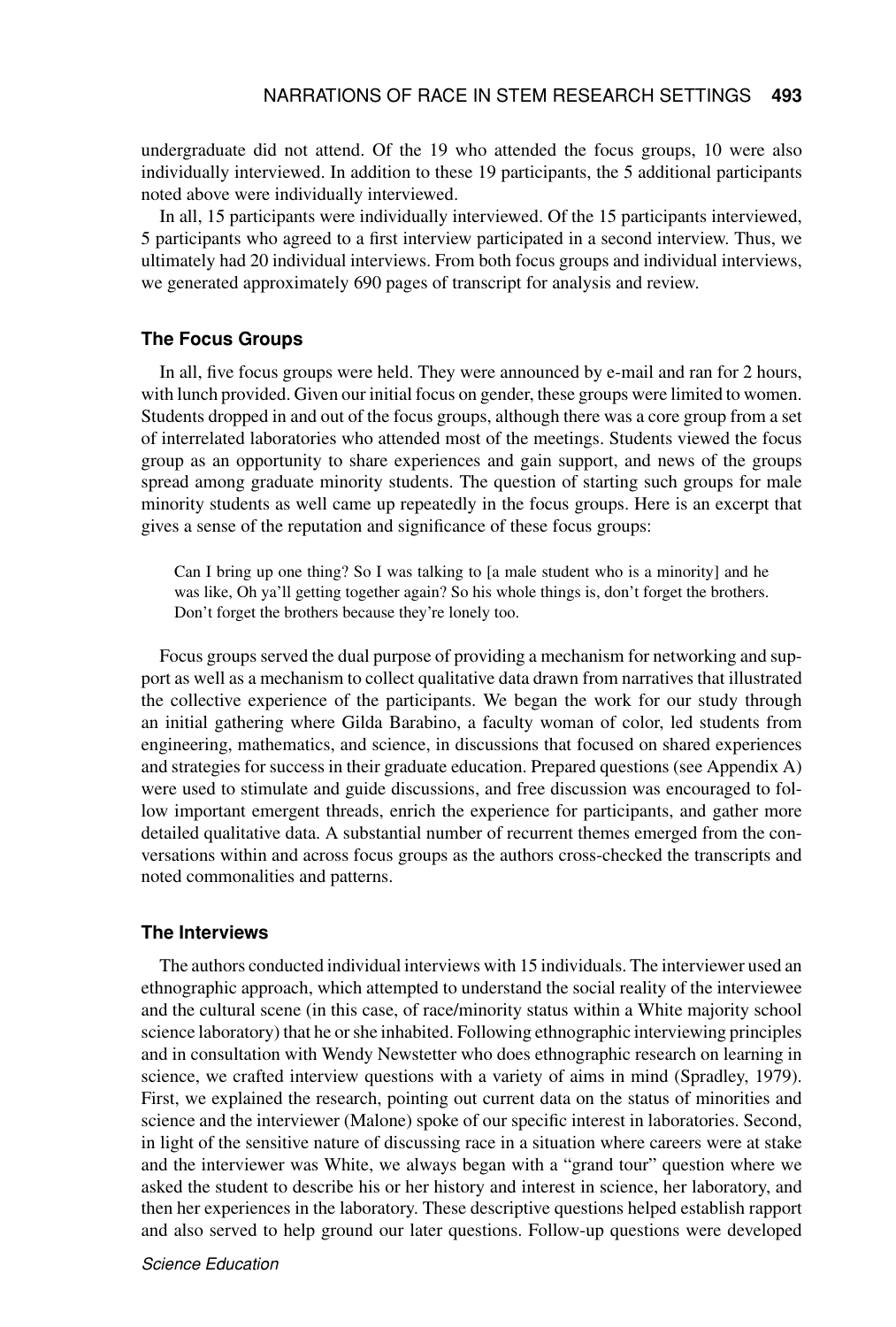in advance in relationship to the themes that emerged in the focus groups and in view of the current literature (see Appendix B). Although we had a set of prepared questions, the interview protocol was individually tailored and there was a dynamic relationship between the answer and follow-up questions. This procedure accords with ethnographic interview protocol as outlined by Spradley (1979). Questions were thus often formulated in terms of events surrounding a particular student, for example, "I know that last time we talked about your preparing for the orals. . . How is that coming along?"

#### **Data Analysis**

With a small sample size that, nonetheless, generated lengthy and sometimes in-depth recounts of significant educational experiences, we were well positioned to investigate *how* these female students experience race as a factor in their research experiences. Our first step was determining themes that were explicitly articulated in the focus groups and were also recounted in interviews. As our analysis of the recollections and accounts of the participants progressed, we become more interested in seeing how race, in interaction with participants' experiences of subtle racism and/or racialized encounters, was created in various micromoments, and would flare-up and recede, probably before the majority person noticed that a situation had been racialized. Thus, we looked at themes that we found recurring in many narratives through a limited number of principles derived from discourse analysis. Drawing from a discursive perspective, we were interested in how these themes were enacted in the context of everyday activities and interactions, rather than casting themes as experimental variables or as correlates to given sociological categories (Giorgi, 1970; Harre & Moghaddam, 2003; Spradley, 1979). We looked to how interactions ´ positioned the interlocutors within an interaction from the point of view of the participants.

Thus, following a careful categorization of remarks about race discussed in the focus group transcripts in terms of themes and careful classification of particular stories in terms of the developing thematic categorization, we reexamined salient and telling stories found in both focus groups and individual interviews to see how (and if) the subject was positioned by herself or himself and through interactions with others. We wanted to particularly focus on events in which interactions in the laboratory environment co-constituted the participant in terms of race while implicating her position as a future research scientist. Working together, both authors read and reread transcripts paying careful attention to those moments when a participant reported that she felt she or another underrepresented minority had encountered a situation in which her racial identity was somehow salient, (created and) then connected with a problem in being seen as, treated as, or recognized as a competent research scientist/student. Obviously, the analysis of "in vivo" creation of positioning is important (Wilkinson & Kitzinger, 2003), but we did not have the resources for undertaking such a task. Rather we examined remembered events in which the participant felt put in a place or category and recounted to us how that experience unfolded. We recognize that discourse analysis tries to capture and reiterate the speakers' positioning and identification in modalities such as conversation analysis, and on the main it does not presume an experienced reality that can be thematized except through its interactional construction. Thus, within our work, there is a tension between our desire to give a voice and further articulation to the experiences recounted by our participants in an arena where very little research has been done and our awareness that race is not an attribute carried around but created in moments, interactions, remembered, and often created through positioning that may not seem directly racial to all interlocutors.

The reading and analysis of the data presented in the next section reflect the research question as to how interactions and experiences described by participants show the interaction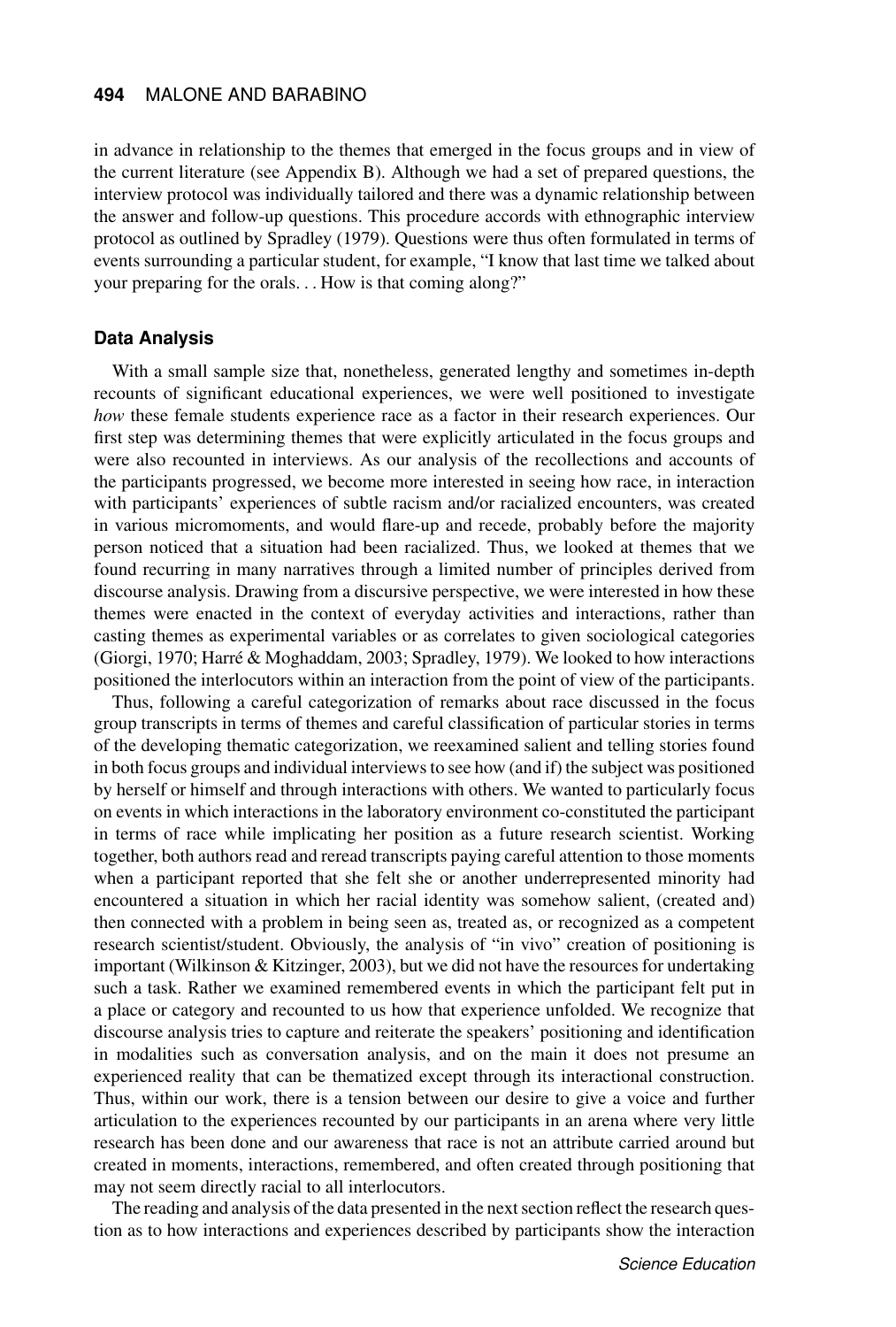of race and science education in terms of whether it is a racial identity that is highlighted in the research laboratory or one's identity as student or scientist. We are looking at how one's racial identity is included or not (often called *being out of the loop*), how one is accorded symbolic recognition (loop, marginalization, invisibility), and the way these dimensions are enacted in a manner that positions the student as being raced.

The following section draws primarily on two specific participants' narratives, although passages from other subjects will also be included. We chose these two participants as particularly illustrative of the sorts of challenges that we have described earlier. Both vividly discussed issues around marginalization, invisibility, being out of the loop, racialization, and feeling undervalued. Both of these students were emotionally engaged with both the focus groups and the interviews. One is finishing her dissertation, and the other is preparing for her qualifiers as she finishes up classwork.

The material in these students' interviews spoke poignantly and represented typical ways in which students would describe and respond to feelings of invisibility, marginalization, being out of the loop, and racialization. The evolution of the educational careers of these students is not necessarily typical nor do these narratives represent the only way our cohort responded to such challenges. However, the coherent relationship between challenges faced by these two participants and their increasing disidentification with the vocation of research scientist is particularly striking. Furthermore, we have more extensive data on them as these two students were two of the five who were interviewed twice.<sup>3</sup> As we always asked the interviewees to catch us up on their work at school, we have a little bit of a story line on these two students. Story lines better reveal positioning through the logic of their unfolding (Harre´ & Moghaddam, 2003). If, as we argue, positioning occurs through micromoments and interactions, following a story will better show the accumulated effects of such positioning as it is created within identifications, through difference, and "congealed" into identity (i.e., as a perspective from which we perceive the future). It is important to recall our earlier theoretic discussions of identity, which considered identity as contingently created, as important to science research, and as founded in a dynamic of recognition. We have named the two participants, whose stories are the backbone of the following section, Tamara and Jocelyn.

#### **FINDINGS: NARRATIVES, STORIES, AND THEMES**

Regarding challenges faced by underrepresented minorities in STEM graduate settings, themes that we derived from the focus groups could be broadly categorized under the headings of invisibility, marginalization, undervaluation/recognition, representing the race, added taxes of being a person of color, exclusion (out of the loop), and racialization (related to stereotypes and never being able to escape being seen as a Black persons). In terms of invisibility and exclusion, for example, different stories shared by different individuals spoke to the same issue: One student mentioned that her advisor routinely walked through the laboratory and held individual conversations with all of the laboratory members present except her; another student described a case where fellow laboratory mates were discussing abstract submission to an upcoming meeting and she was the only laboratory member who did not know anything about it. In each case, these women were also the only African American member of their laboratory groups. The themes that emerged from focus groups were consistent with literature documenting the experience of women and women of color in the academy at the faculty level, and they were confirmed as significant challenges in

<sup>&</sup>lt;sup>3</sup> One of the double interviewees was male, another left suddenly for academic reasons, and another worked in (an atypical) primarily African American laboratory.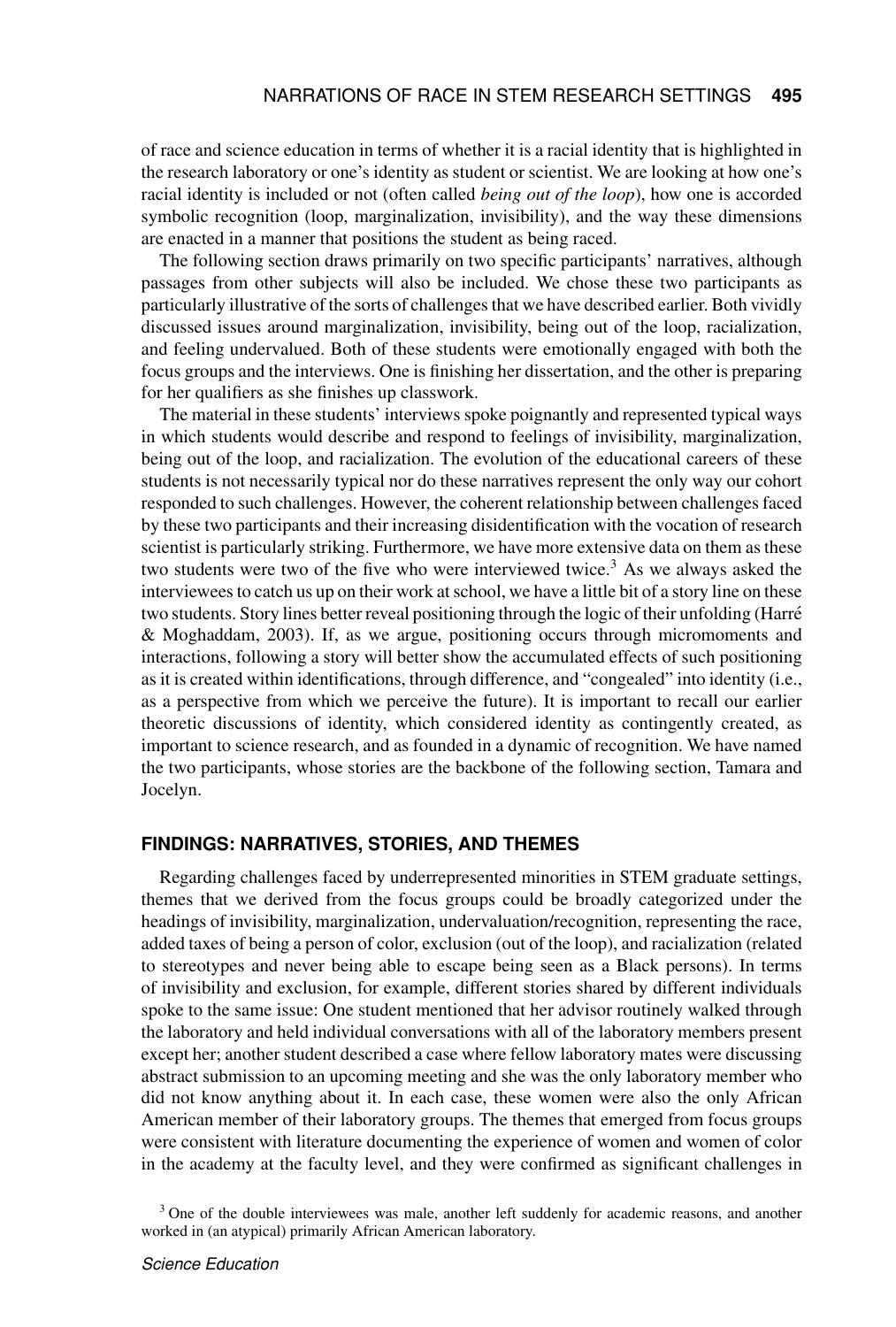the individual interviews and in the experiences of one of the coauthors (e.g., Rosser, 1999; Jordan, 2006; Myers, 2002; Seymour & Hewitt, 1997; Conefry, 1997; Clewell & Campbell, 2002).

Of these recurrent issues, the following examines only those themes that the authors have seen as constitutive of what we earlier discussed as symbolic recognition in relationship to identity formation (both one's identity as a scientist and in terms of race). Such factors include *being invisible, being in, or out of the loop* (of knowledge transmission), *being valued and recognized for one's work,* and forms of racialization, which impact the ability to *integrate various attributions of the self into one's identity as a scientist* (Johnson-Bailey, 2004; Nosek, Banaji, & Greenwald, 2002; Turner, 2002). Thus, we will bring attention particularly to students' articulations of their experiences of invisibility, marginalization, exclusion (out of the loop), and racialization in relationship to identity formation and symbolic recognition. After analyzing the transcripts in terms of types or classes of experiences, the authors came to the conclusion that the idea of symbolic recognition was an important way to theorize the themes of undervaluation, marginalization, invisibility, being in or out of the loop, and the performative dimensions of being racialized. We saw the acts and events to which these themes refer as ultimately positioning a student and constituting an identity for her in relationship to science. In the research literature on race within university settings, identity is not always addressed directly but plays out in terms of certain themes that we also ascertained in our own narrative.

# **Being Invisible**

Students in our study remarked that they felt invisible when it came to their contributions as scientists. Students remark that their contributions to laboratory meetings are sometimes passed over, but when the same idea is expressed by a White peer, the contribution is acknowledged (see also Jordan, 2006; Myers, 2002). Noting this pattern, one participant, an African American finishing her doctorate, cynically remarked, "Could we press rewind and hear me say that?" Jocelyn, the doctoral student on whom we focus, recalled a number of experiences in which her work was not recognized (she feels invisible). These remarks are from a focus group:

When I first got in my lab, I had that a lot [invisibility] and I look, like didn't I just. . . [Didn't you] hear me say that?? I just said that (Jocelyn sounds incredulous). You changed just one noun, maybe one adjective and everyone jumps on it.

If identity requires some recognition from others, that is, if identity is a dynamic process of negotiating within a community of practices and of being recognized as proficient in them, then we can assume that being treated as invisible disrupts identity formation by negating one's status as a member of the learning community. While in the above, invisibility is experienced in the context of saying something that is only heard when it comes out of someone else's mouth, we also categorized a particular unresponsiveness to the student as invisibility In her first individual interview, Tamara responds to a question about if she has ever felt invisible by replying,

I can relate.... [the P.I.] sent e-mails out about things we can do, like extra stuff, and I've e-mailed him back. He's never gotten back to me. Like this has happened, well, only twice it happened in particular, but he said, Okay, I need someone to write code to do this, and I have some ideas, and I e-mailed him my ideas and he doesn't get back to me. He writes another e-mail, Okay, I need someone to present, you know, it would be great if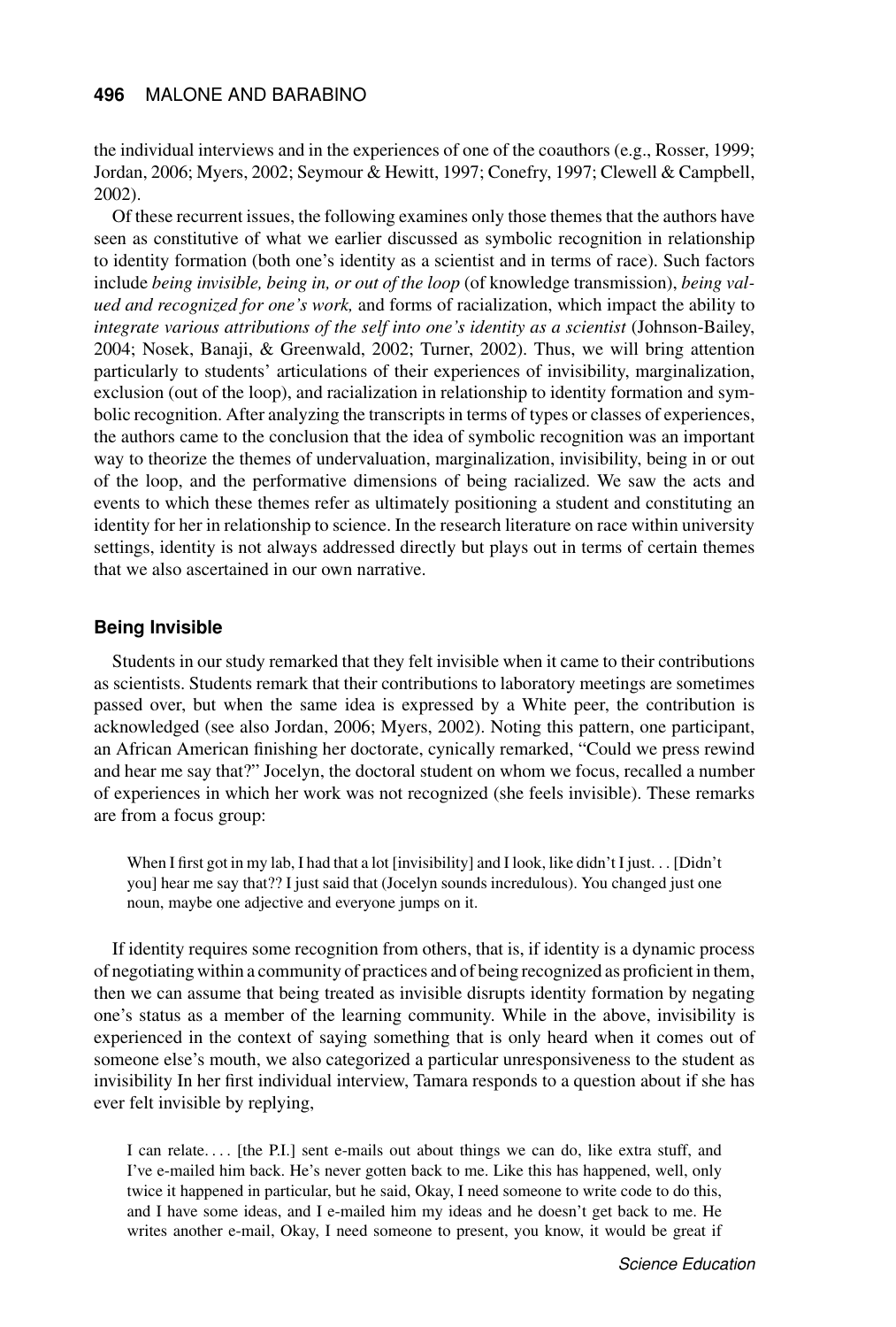we had posters here or something like that, and I'm like, I'd like to present and he didn't get back to me. Of course another student got back to me and asked if I was a member of the organization that I had to be a member of in order to attend the session and who my sponsors were. I had no idea I needed to become a member in order to, you know, deliver abstracts.

Invisibility is the feeling but the student is excluded from important networking information, what yet another participant refers to as the "mechanics" of getting the degree and doing research. At one level, one is talking about pragmatic mechanics, trafficking in knowledge and circulating in networks. The flip side of access to the mechanics of being successful is the symbolic recognition by a given learning community and being accorded rights and duties by that community. In fact, both dimensions are combined in the above anecdote. The second interview suggested that Tamara's sense of invisibility has continued. But the occasional position of being invisible has transformed into a deeper isolation and into a psychosocial barrier that may recreate a racial division, in that Tamara associates her isolation with being an African American female. In a later interview, she confides about her future participation in a discipline specific workshop where students must be accepted to attain admission. Regarding this, Tamara notes,

| Uh huh. But I know I've got to really perform up to par, because I'm     |
|--------------------------------------------------------------------------|
| representing the whole lab, so you know, or I'm not sure who else is,    |
| if anyone else has applied for it.                                       |
| Did your PI [Principle Investigator] help you with this?                 |
| No, he didn't know that I applied. I just I just saw the poster and I    |
| applied, and I figured if I don't get it, then no one will know (laughs) |
| But, I got it so, you know. But I mean, you know, part of it is,         |
| you know, you wanna do well, and and you wanna make those you            |
| know, whom you work for, proud for some reason.                          |
|                                                                          |

Tamara seems at a stage of proving something to her laboratory rather than belonging to it and achieving within it. The "only one"—a theme to which we will return in the conclusion—here is played out in the sense of being alone and having to legitimate oneself by oneself. The significance of Tamara's bid for symbolic recognition is evident in her desire to "make those . . . whom you work for, proud for some reason."

## **Being Valued and Being in the Loop**

A theme that seems to run through *all* of the interviews with graduate students is the importance of perceiving one's work as "valued." Jocelyn, the student working on her dissertation research, talks glowingly about an internship in industry where she felt her work was valued and how that experience altered her career trajectory toward working outside of academe. There appear to be two levels at which the issue of being valued is significant, one related to research or work and another related to the subject producing the research. The prospect of being valued (for one's talent, for bringing diversity, for skills) may be promissory during recruitment, but it may or may not be sustained at later stages in one's STEM education, for example the laboratory or in the class. Minority students may be recruited, but many participants were less than sanguine about the university's ultimate commitment to minority concerns. One focus group had an animated discussion regarding how minorities were sought out by administrators or advisors for admission brochures and special events, but underrepresented minorities' descriptions of their situation are often dismissed after they are in the program.

Science Education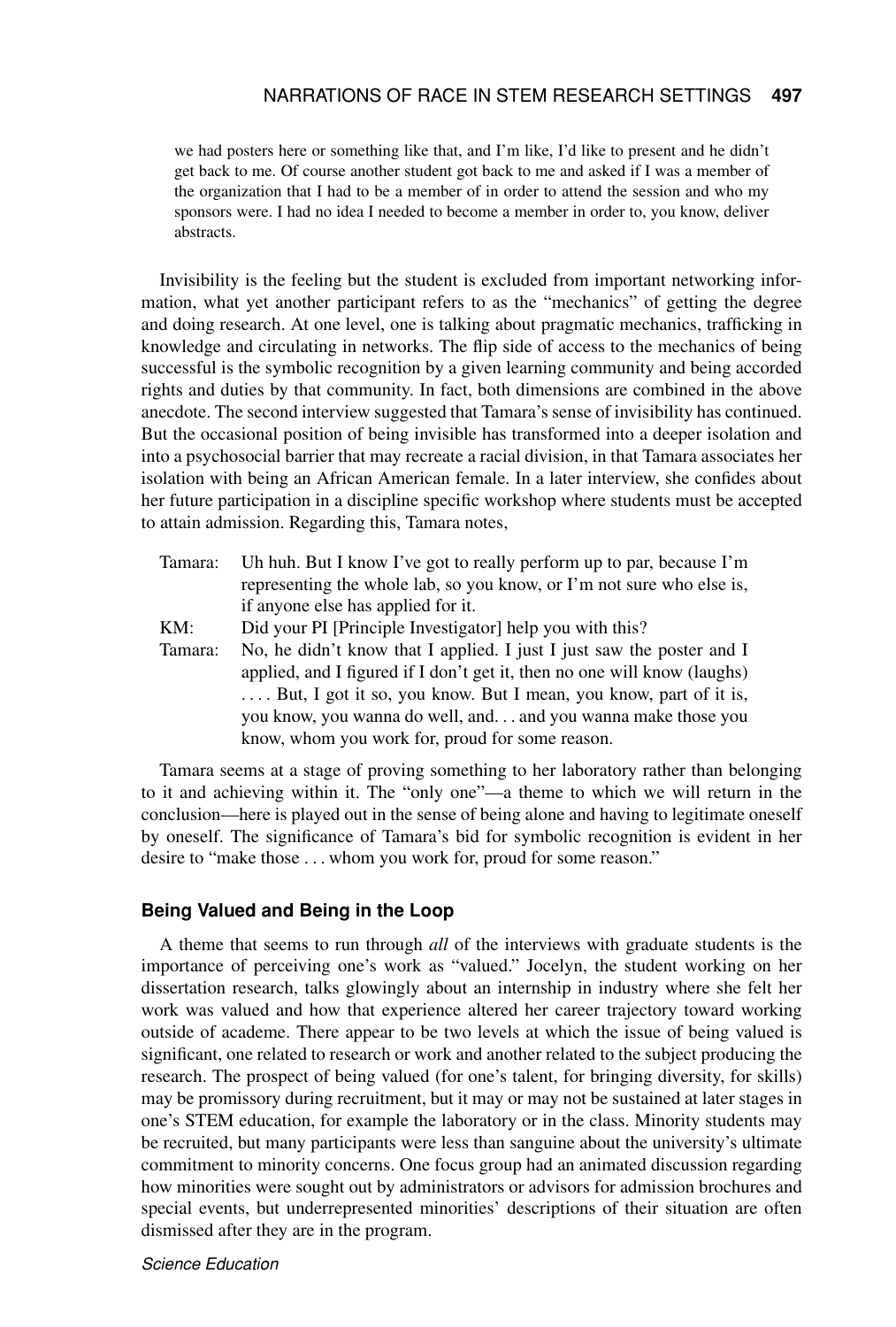Being valued for one's work is reflexive. In one laboratory, a participant was floundering until another faculty took up helping her with her work. Referring to this visiting professor who was a woman of color, the student described Professor X as someone who "came and that really, really, like, lifted me up and you know, was really, um, the real reason why I got through." This sort of faculty intervention is often called being mentored. Having a mentor means that one has a link to a system of knowledge and relationships. It also means that students can assume an identity wherein they merit attention/recognition and thus are grounded in a symbolic pivot that allows them to function with more faith in the system. Being given access to knowledge and being treated as if you possess and are deserving of knowledge is a symbolic emblem of your right to be in a certain social network. The student above refers to being "lifted up." "Lifting up" and "getting through" are metaphors of movement, suggestive of perhaps the subjective and motivational dimensions of mentoring. Conversely, "lower expectations," and invisibility also have subjective and structural effects that can ramify beyond the given moment, any set of competencies, or knowledge.

The ways in which a learning community responds to a student always carry the additional message about one's place in that community, implicating one's value. In two laboratories, minority women are tutored in their qualifying examinations. When they must retake a portion, they are encouraged, consoled, and mentored. In other instances, students report a sense that one's failures are observed by faculty and fellow students, yet one is left in the lurch when it comes to outreach and mentoring. Below is an instance where we can see the simultaneous absence of the symbolic support necessary to have faith in the face of failure and the absence of proper "objective" feedback to prevent the failure in the first place. Here a fellow laboratory mate who reflects on a difficulty experienced by Jocelyn. Note that the postdoc refers to both objective (information, data, and so on) and subjective components to this moment:

| Participant: | Another example is you were at the lab meeting weren't you?<br>[Jocelyn] was presenting last time and, ah, she said that she was<br>using a metal mesh and she should have been using a biopolymer<br>earlier.                                                                                                                                                                                                                                                                                                                                                                                                                                                                                                                                                                                                                                                                                                                                 |
|--------------|------------------------------------------------------------------------------------------------------------------------------------------------------------------------------------------------------------------------------------------------------------------------------------------------------------------------------------------------------------------------------------------------------------------------------------------------------------------------------------------------------------------------------------------------------------------------------------------------------------------------------------------------------------------------------------------------------------------------------------------------------------------------------------------------------------------------------------------------------------------------------------------------------------------------------------------------|
| KM:          | A biopolymer is, I don't know what a biopolymer is                                                                                                                                                                                                                                                                                                                                                                                                                                                                                                                                                                                                                                                                                                                                                                                                                                                                                             |
| Participant: | Biologically compatible synthetic material [There are people in]<br>that room [that]  if we had known what she was doing, at least<br>three of the 8 people in there would have said use a biopolymer.                                                                                                                                                                                                                                                                                                                                                                                                                                                                                                                                                                                                                                                                                                                                         |
| KM:          | Right.                                                                                                                                                                                                                                                                                                                                                                                                                                                                                                                                                                                                                                                                                                                                                                                                                                                                                                                                         |
| Participant: | Right! So the time she spent on                                                                                                                                                                                                                                                                                                                                                                                                                                                                                                                                                                                                                                                                                                                                                                                                                                                                                                                |
| KM:          | $\ldots$ figuring out                                                                                                                                                                                                                                                                                                                                                                                                                                                                                                                                                                                                                                                                                                                                                                                                                                                                                                                          |
| Participant: | was killing her cells, was a waste of her time. If we had [an] infinite<br>amount of time, you could think about that as a learning process. We<br>all have to have failures in order to learn and that's fine, but these<br>are months of time ill spent and it was clear from her presentation<br>that she was frustrated with this. To me that is indicative of a deeper<br>problem that her research is not going very well objectively and also<br>that's maybe less relevant. What's more relevant is that subjectively<br>for her, her research is not going well for her, her research is not going<br>well The lab seems to have symptoms of suffering from neglect<br>and that's what it comes down to Well, but, I think that that's, you<br>know, the difference between academics and industry is that I think<br>people in academics don't realize that facilitators are necessary and<br>people don't step up into those roles. |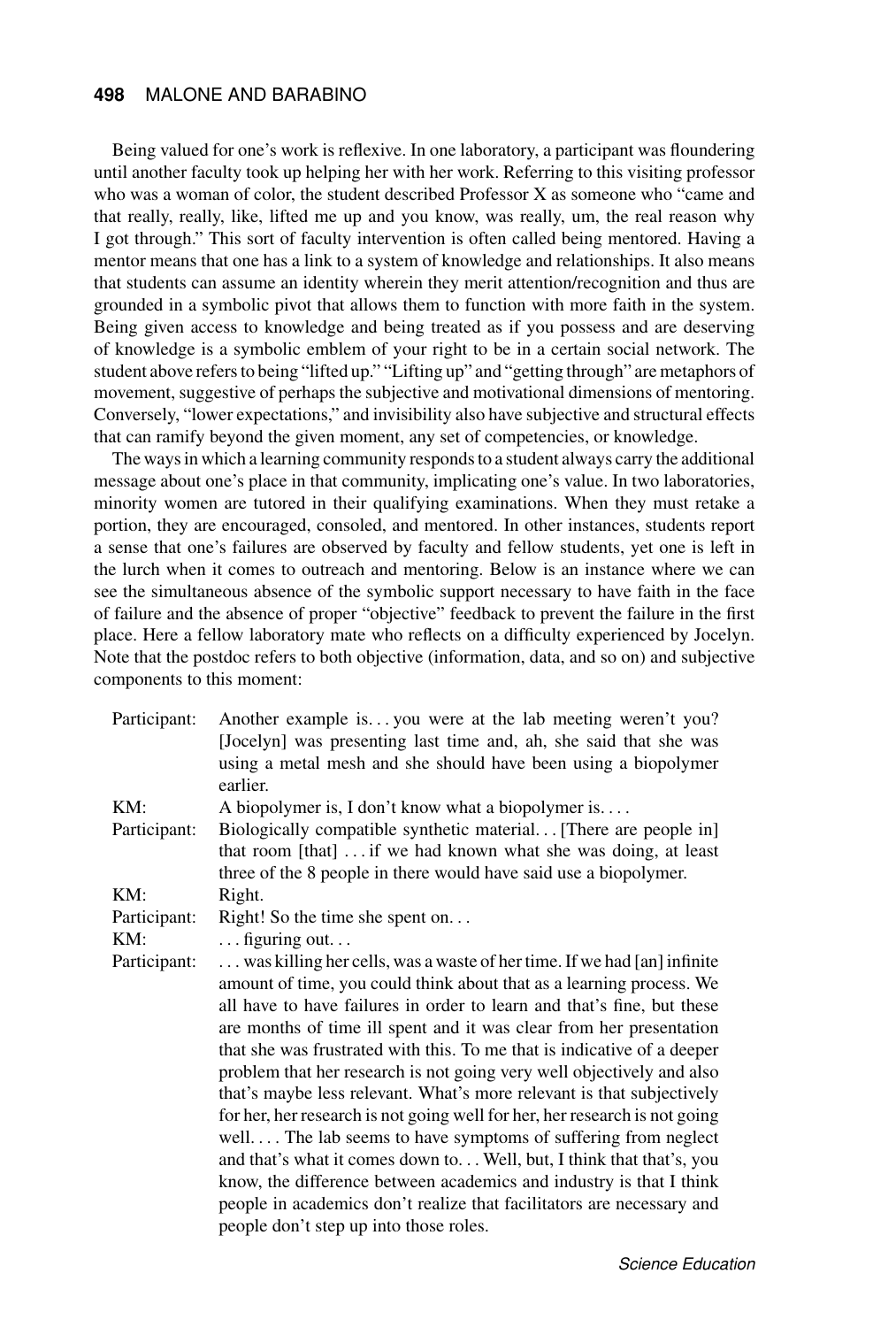The reader may recall that Jocelyn has already spoken of how in industry her work was valued. The laboratory mate quoted here also makes note of differences between industry and academe in terms of facilitators whose interventions apparently entail both subjective and objective effects. At one level, Jocelyn is out of the informational loop: ". . . if we had known what she was doing... people would have said use a polymer." But there is a simultaneous reflexive side in that one's sense of competence and feeling that one's work is not valued here is also implicated. This participant, a hard-nosed science student, talks about a subjective effect as "more relevant" for Jocelyn. As we will see, "neglect" contributes to a positioning that gives Jocelyn a sense that her research is a low priority for her advisor and to questions about subtle racism in the laboratory. Again, "being out of the loop" carries both symbolic social meanings about being valued and recognized and has pragmatic consequences. The fact that the subjective side is perhaps more relevant, at least in the above reflections, is because in the face of cognitive activities where students must face stretches of time when cells die, experiments fail, and programs do not work, there must be resources and a certain symbolic leverage to sustain the student's cognitive activity.

We have focused on instances when cognitive/academic activities or knowledge transmission intersect with subjective elements in a manner that compromises the effectiveness of the laboratory as a research and learning environment. However, whether one feels valued as a future scientist or as a current member of a learning community can be communicated in a myriad of laboratory interactions. In the passage below, Tamara, whose positioning as an outsider to the laboratory is painfully obvious in the individual interviews, has deflected a question about "shifting"—changing behaviors to suit a situation and keep Whites racially comfortable (Jones & Shorter-Gooden, 2003)—and moved into a discussion of not doing well in the laboratory "objectively" and how she wants to represent the race and not fulfill stereotypes of African Americans being less intelligent. She then speaks of how her laboratory mates are condescending. Malone asks about her response to her laboratory situation, what she does, how she experiences it internally. Tamara responds with this anecdote:

Yeah, I just, you know, don't, I don't talk you know, it's just like okay well, I actually didn't mean it that way, whatever, you know, I don't care to explain this situation to you. You know, I mean, even when you know, everyone's in the lab trying to joke, you know, if I crack a joke like someone will freakin' respond to it like I'm some kind of idiot, you know, okay, come on, you know, I've got news for those people, I'm not a complete idiot, but you know, it happens like that, you know.

Tamara's comments emerge in the context of being seen as less able as a scientist, but also we see the performative aspect of attribution in an exclusionary act. Tamara talks about making a joke, a linguistic act that deeply depends on shared meanings and recognition of the speaker's subjective place in those shared meanings. Even at this fundamental level, Tamara is out of the loop: Laboratory members do not get her jokes. Historical and current interactions can lead one to assume that such exclusions are embedded in racist attitudes that still linger in the university setting.

#### **Racialization and Reading Race in the Laboratory**

Symbolic invalidation versus symbolic recognition, being kept in or left out of the loop, being or not being valued, can be coded by Black students as motivated by race and racism. No one can be sure that the "invisibility," or one's sense of being out of the loop with respect to one's intellectual contributions, is racially coded consciously. But it is provisionally assumed by a number of participants that many of the themes we have touched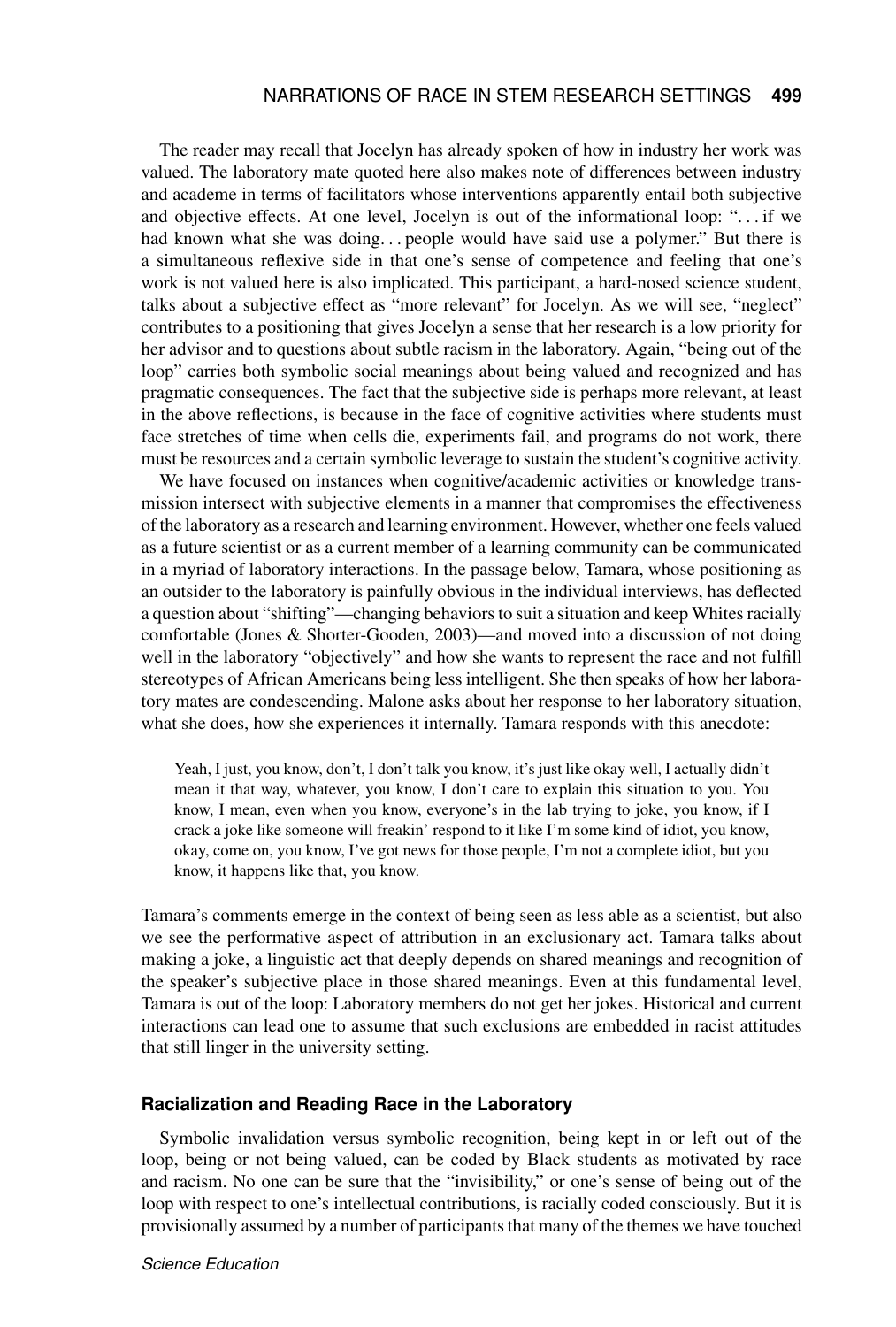upon are related to race. A master's level student from Africa presents the conundrum quite succinctly. When asked whether she ever felt like an outsider among African Americans, she responds in the negative, at least not at this university. Her remarks slide into the question of how various events get marked as racially motivated:

Participant: I'm not going to lie. If something happens, I'll take an African American's side over someone else's side, and that's just I guess instinctive. . . I mean, there are things that come up and we both [tape inaudible] have stories and most of the time, I'll just be like, I'll just work it out, you know, keep doing what you're doing. Especially like if it's another grad student talking about their advisor, thinking that maybe their advisor doesn't let them do certain things, because they're black. I'm like, you know, don't think about it that way. You've got to do your work, but in the back of my mind, I do wonder if it's a race thing.

Furthermore, there are a myriad of interactions where one must negotiate the issue of race from the viewpoint of majority students. This maneuvering complicates identity formation by foregrounding race in unpredictable ways and in ways that intimate racism and objectification. As Jocelyn said, with regard to changes in her hairstyle, "What reaction are you gonna get? Spoken or unspoken. You know what I mean, from people that um, you know." Mentioned in a focus group, this remark elicited much assent and discussion of White inquiries into hair, overall appearance, and lifestyle. In another instance, Tamara, whose Black peers have teased her about her serious expression, remarks how she feels the White reading of her visage has contributed to her isolation in her laboratory:

Tamara: You know, and being in the lab, uh, my group has about ten people and the lab has about a hundred people in it. I'm the only African American female. You know there's several other males, but I mean; I don't know. I'm noticing in engineering that males are. . . seem to be accepted a lot more than, than female, particularly, black females, you know.<sup>4</sup>

KM: What do you think that's about?

Tamara: Well, I don't know. Uh, maybe it's the engineering environment, I mean, you know, I mean at least they're a man, you know. I don't know. . . But um, I don't know what it is. Uh, I mean, I know that black women aren't portrayed as the nicest people on the planet, you know, and um. . .

KM: Those are the stereotypes...

Tamara: Those are the stereotypes and uh, me, I, I, I think I'm a very nice person, but people may not know that because my normal facial expression is, is, is somewhat stoic or, or, or you know, sort of, you know, just kind of I guess it looks sad or, or angry or something, and I don't really know this, you know. So I try to smile more, but I mean when, when I'm working. . . It. . . You know, it's a pain in the neck, because, I mean, technically I shouldn't be so concerned about this. In the same sense, I think it would help me get my work done better having more of a relationship with other people in the lab.

Later in the interview, Tamara expresses how her laboratory mates and PI are surprised when they see her in other contexts where she is vivacious and involved. She is an officer

<sup>4</sup> This is one reference to the conjunction of race and gender. One other participant talked about gender extensively. She was very light in skin tone. For most African American women participants, gender issues emerged more in relationship to dating and social life not in terms of laboratory life.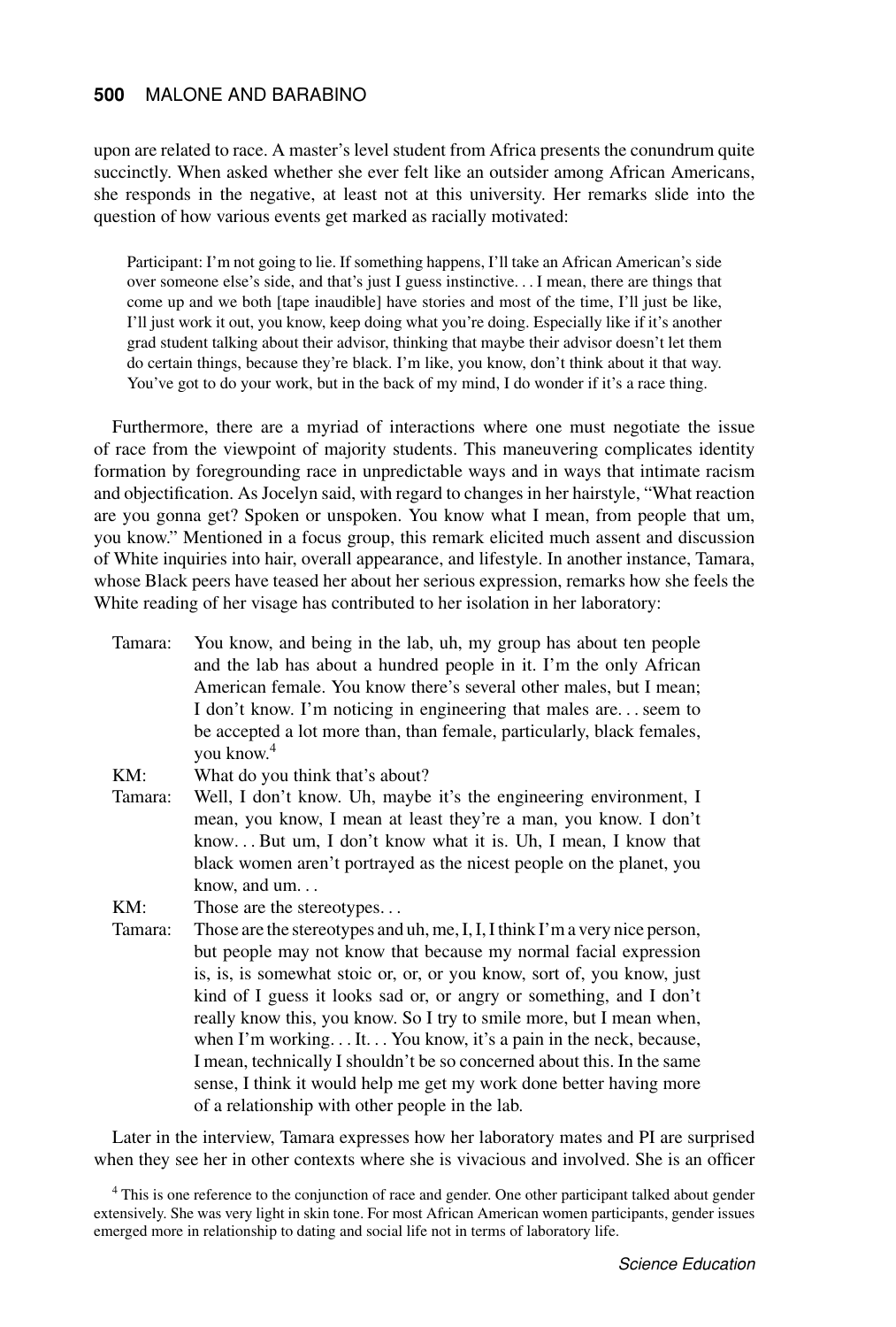in a major Black student organization on campus and highly involved in social mentoring. Her stoic or angry facial expression is apparently seen as intrinsic to her personality. In this way, her isolation is compounded and partly created by her sense that she must sift through representations that characterize her visage in a way that Whites might read differently if she were of another race. As she interprets the White reading of her race, she thinks that being nicer and smiling more would help her work through improving relationships in the laboratory.

For the minority student, reading race is filtered through one's own familial history, cultural representations available outside of science, and through sensitivity to the meanings of those in power or in the majority. For example, in one interview a participant who had finished her classes told of her father's experiences in academe. Her father's dissertation proposal was rejected in the 1970s in a reaction that was obviously prompted by racism. After much struggle, he eventually gave up in the face of such palpable prejudice. She now must reflect upon her own struggles with her advisor's reactions to her ideas for a proposal; their vague feedback stirs memories of her own father's earlier encounter with racism. In an interaction that seemed to be saturated with cultural stereotypes about race and academic achievement, one master's level participant reported being required to take the final even though the syllabus clearly states that all students with an A average are excused from the final. She was a Black student who had an "A" average and was the only "A" average student asked to take the final (to her knowledge). Given this, it is no wonder that race may be the cause in the "back of one's mind."

The results of being positioned in terms of (rarely discussed) racial and racist discourses that impact one's place in the laboratory and one's identity as a research scientist can be quite discouraging to a student. The following is from the final segment of Tamara's interview. Note how her being shaken in her ambitions is linked with race in that the contrast to her current situation is an academic situation in which "people of all different colors" are doing "outstanding" work:

Tamara: It's not like I'm getting my Ph.D., so I can make more money, you know. But hopefully I will make something, you know. I mean it, it, it, it's for improving the situation, you know, for everyone. You know, that's what the scholarship program I did in undergrad stressed and I believe in it wholeheartedly, you know? It was a very good situation. People of all different colors, sexes, doing outstanding, you know, going to Graduate school and getting, hopefully getting Ph.D.'s, you know. That was the dream. Come here and it's, it, it's been shaken a little bit. . . but it hasn't been shattered, so, hopefully I'll still be able to (laughs) to do that and not, uh, just you know, give up, just like leave.

Once again, we are not talking about an explicit racism, but about how racial meanings are created within a laboratory and carried into educational settings in a way that affects daily interactions, how microinteractions reflect macrodiscourses and the ultimate impact of such layered interactions. Social psychological research gives us confirmatory experimental data regarding nonconscious racism, but the comparisons between experimental results and real time are speculative (Eberhardt, 2005; Nosek, 2007). Nonetheless, implicit codings and patterns of interactions, to which the participants have obviously remained alert, do result in a more densely racialized environment for these women who do not know whether they will be read as a person of color or as a scientist. One is racialized and left to do the work of integration into a "color-blind laboratory" with other persons of color or on one's own. Unfortunately, reading interactions primarily in terms of racism implies that the odds are stacked against one and one consequently has to work twice as hard to prove oneself. Such a situation is discouraging, and Tamara's story line suggests just such discouragement.

Science Education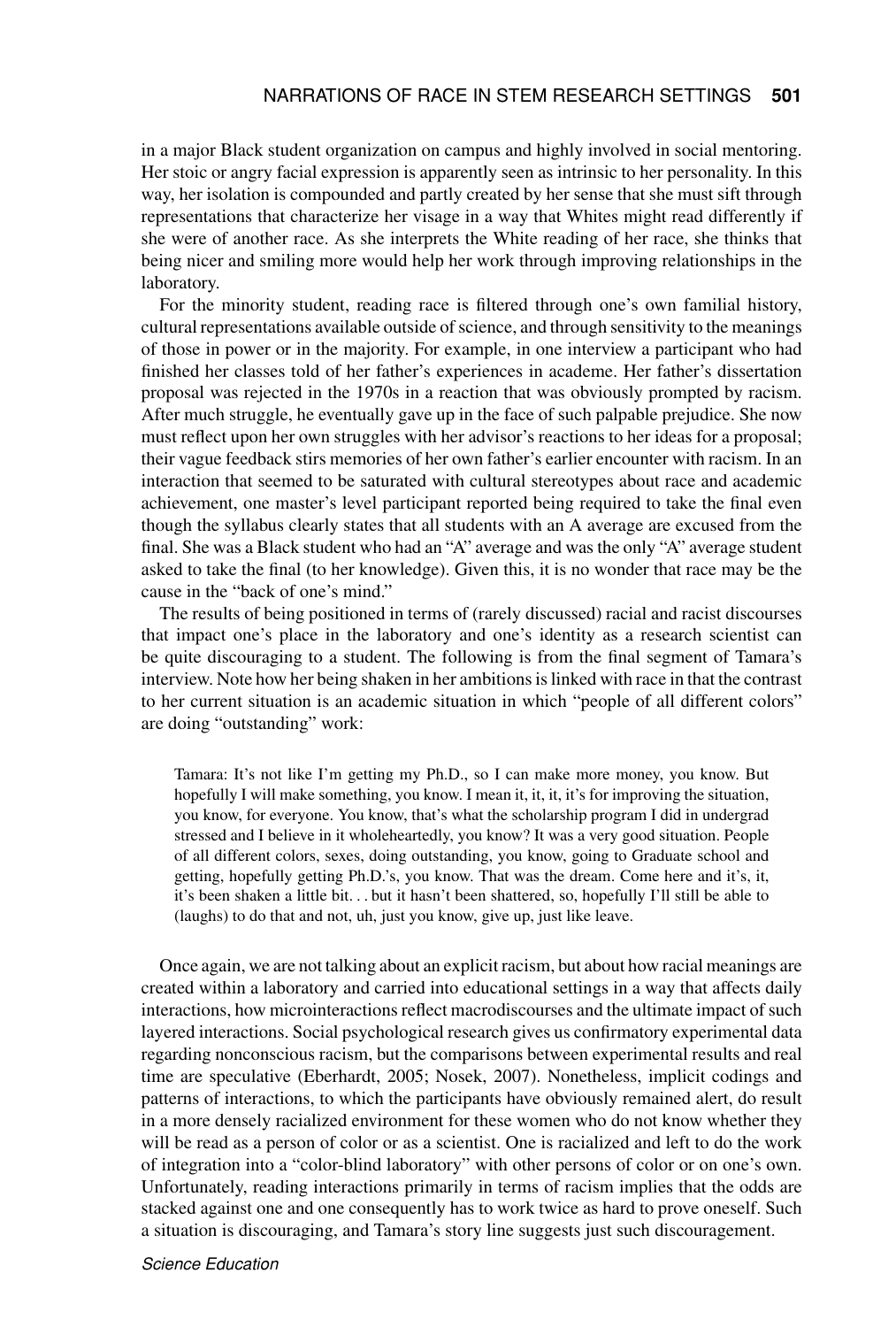#### **Jocelyn: Layers of Exclusion or Identity Formation in Community**

The final section gives a brief synopsis of Jocelyn's career as a graduate student and her increasing disenchantment with academics and traditional research. Her issues with being valued, feeling invisible, and tiring of inquiries into her appearance have been presented in earlier sections. Her narrative illustrates many of the themes we have outlined above. When the "internal" or "natural" community of the laboratory is lacking as a resource for identity or one is not able to integrate one's outside community with the research setting where one becomes a scientist, a psychosocial racial barrier is set up. Race becomes both a skin color and a social action. In the ways outlined above, the majority community literally sets you apart. Countering this exclusion, women of color may seek support in outside networks and separate themselves from the laboratory community (Myers, 2002; Tatum, 1997).

Jocelyn, the engineering student who is finishing her dissertation, sets up her laboratory desk at some remove from her mostly White colleagues. Her desk is decorated with sayings of noted Black scientists and scholars. She has spent many years in this laboratory, but she is now looking forward to just getting out. In Jocelyn's literal location of her desk in the laboratory, she reenacts her experience of the community of practices that is her research laboratory and how she has been positioned/positions herself. She has apparently, spatially at least, given up on integrating her racial and research identity within a research one setting. She tells Malone that later she will return to teaching—not, as she emphatically states, at a "research one university" but at a place where there is both teaching and research, where she can bring others along in the field of science.

In an early interview, Jocelyn appreciated the many discussions of diversity in her laboratory. Two of her White peers commented to Malone that Jocelyn had taught them a lot about Black sororities and other aspects of Jocelyn's community. However, in the most recent interview and focus groups, Jocelyn had become less patient. She remarks that she "no longer has the time to educate them." One might recall Hollway's discussion of the etymology of identification wherein there is making of the same within difference. Somehow, in this laboratory, despite what we must assume are the best of intentions, this has not happened.

Initially, Jocelyn was more closely aligned with the laboratory, even if she still indicated subtle ways in which she was excluded from the networking of her peers:

I mean, there's some differences, you know like when I come into the lab, they really like drinking. I don't like drinking. I don't think that's a cultural thing. That's just, I don't like drinking, so they're gonna go to a bar; I'm not going to go. . . You know, everyone in my lab likes Asian food. I don't like Asian food whatsoever; I don't care if it's Thai, Chinese, Japanese, whatever, and they know, they know. They ask me to be polite, but they know I'm gonna decline, so. . . I don't know, that's, that's not a cultural thing, that's just, [Jocelyn] doesn't eat that. And, I think, I think I'm, it's kind of my personality. I just, I kinda just try to go with the flow and I don't try to get too stressed about too many people or too many things. . .

In later interviews and discussion, Jocelyn is more adamant about the issues with her laboratory mates. They ask too much about her hair or culture. Although not a cultural studies scholar, Jocelyn is clear that such inquiries are about a certain racist regime of visibility and an articulation of White discomfort with her difference. She further laments that in academe, she has to do "everything herself" (interviewer failed to follow up here for examples but the laboratory incident with the biopolymer may be illustrative). Although this observation about academe, she notes, may simply reflect her particular laboratory, this doing everything oneself is yet another way of expressing oneself as positioned as an "only one."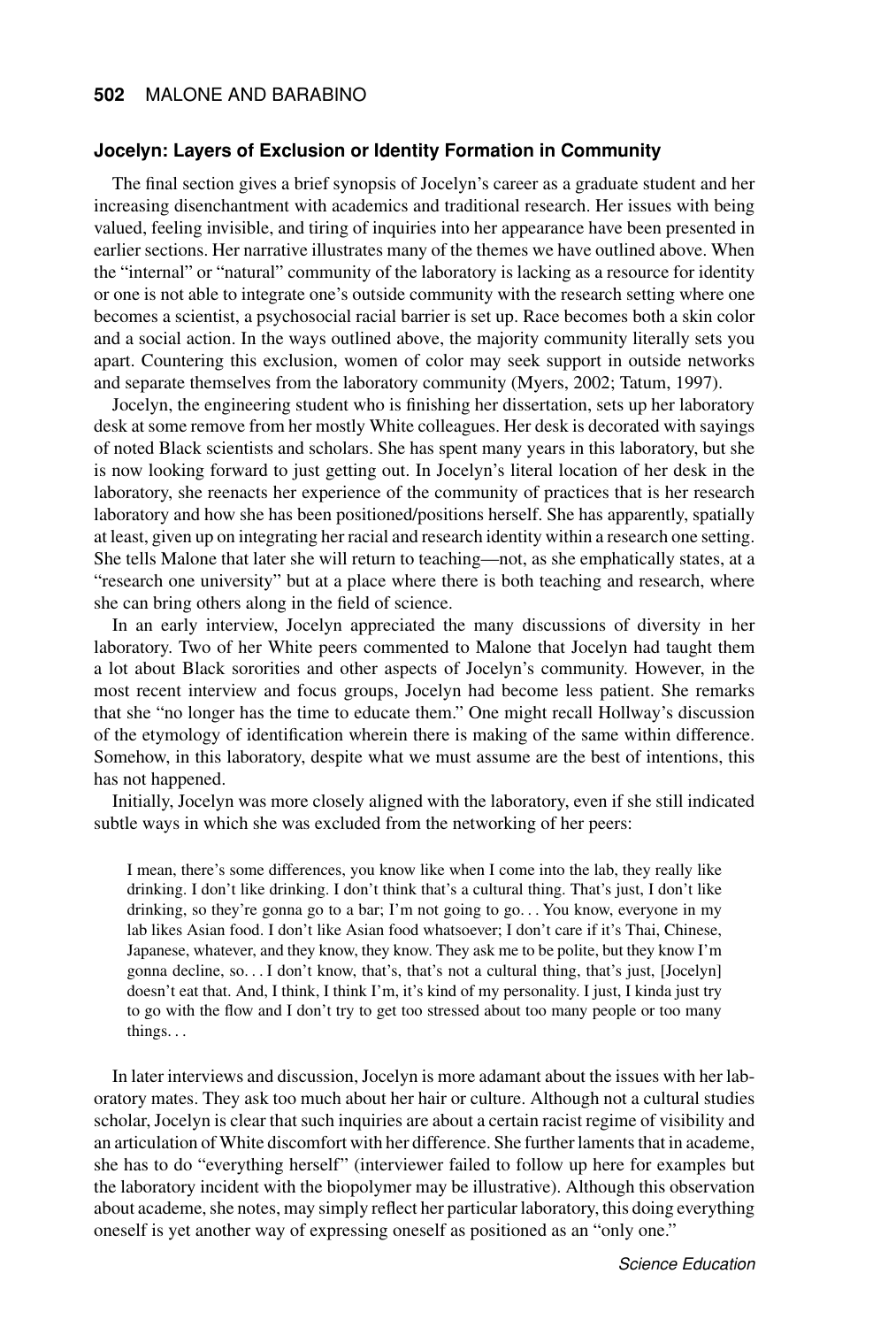As we noted above, in her internship in industry, Jocelyn felt valued, but in her research laboratory, it is a different matter. After her internship, and as she turns to her dissertation, she remarks,

I guess I have a new focus. I am not even thinking about you because you are not in my way of getting my degree so right now as far as I am concerned I have one more year with you and I... fine don't listen to me as long as it is not hindering what I have to do then fine... I got to the point where I don't want to give my input anyone. I don't care. . . If I have to show up, I'll show up. If you ask me a direct question, I will give you a direct answer. . . but as far as putting input I don't care. . .

Here we can follow Jocelyn's sense of her position in the laboratory, which entails increasing withdrawal from interactions with others. In part, we can surmise the reason. Jocelyn has told the researchers that the laboratory did not seem to listen to her or value her contribution. This is a matter of symbolic recognition. We might also recall that, as told from another's viewpoint, Jocelyn was not in a knowledge transmission loop; the information contained in that loop might have helped her research move more quickly. Jocelyn's academic trajectory and research-scientist identity were further compromised by what she feels were oversights of faculty in mentoring her research (see also Myers, 2002). The lack of mentoring is interrelated with a sense that one's research is marginal to the PI's main interests. This conjunction of no mentoring and marginalized research appeared with other graduate students especially in the advanced stages of getting their degree or when finishing research became more central to their careers. This is when subjective recognition and support in the context of arduous research so clearly intersects with "objective" knowledge production and transmission. Jocelyn describes her mentoring—a topic that implicates one's sense of inclusion and identity within a community:

- Jocelyn: Mine was very haphazard. My project, I feel, was just very side—not focused, not a priority. So I did a lot of fumbling and I think that's why I'm bitter.
- KM: For whom? When you use those words, for whom was it not a priority? Jocelyn: For my collaborator, my advisor.

She comments that she brought in independent funding and that because of this her work may have been of less interest to her PI as she is not part of his "bread and butter":

That's not all labs but I think it's a very mature lab and again I don't—in a sense, I'm not needed. My research is not the bread and butter. It's not the major grants. You know, he doesn't need my publications. He's not new and up and coming. He's not trying to make a name for himself. He's kinda winding down and I, my project's not a priority project. It's kind of a, "Oh, this will be cool if it happens and if not whatever. . . " You know, I wasn't costing anything. I brought in all my own funding or whatever. So, then I kinda got left over there.

Note the words "left over there" and the reference to not being needed. These are spatial and emotional metaphors of exclusion and isolation. Near the end of her tenure at the laboratory, Jocelyn discovers from laboratory mates that she gets less face time with the PI than other finishing doctoral students. It is not until the dissertation that she finds out her data are questionable in her PI/advisor's eyes. She exclaims,

I've been presenting this same freaking data at lab meetings. This has been one of my staple graphs . . . and now you want to change it. What the hell have you been doing in my lab meetings for the last year and a half?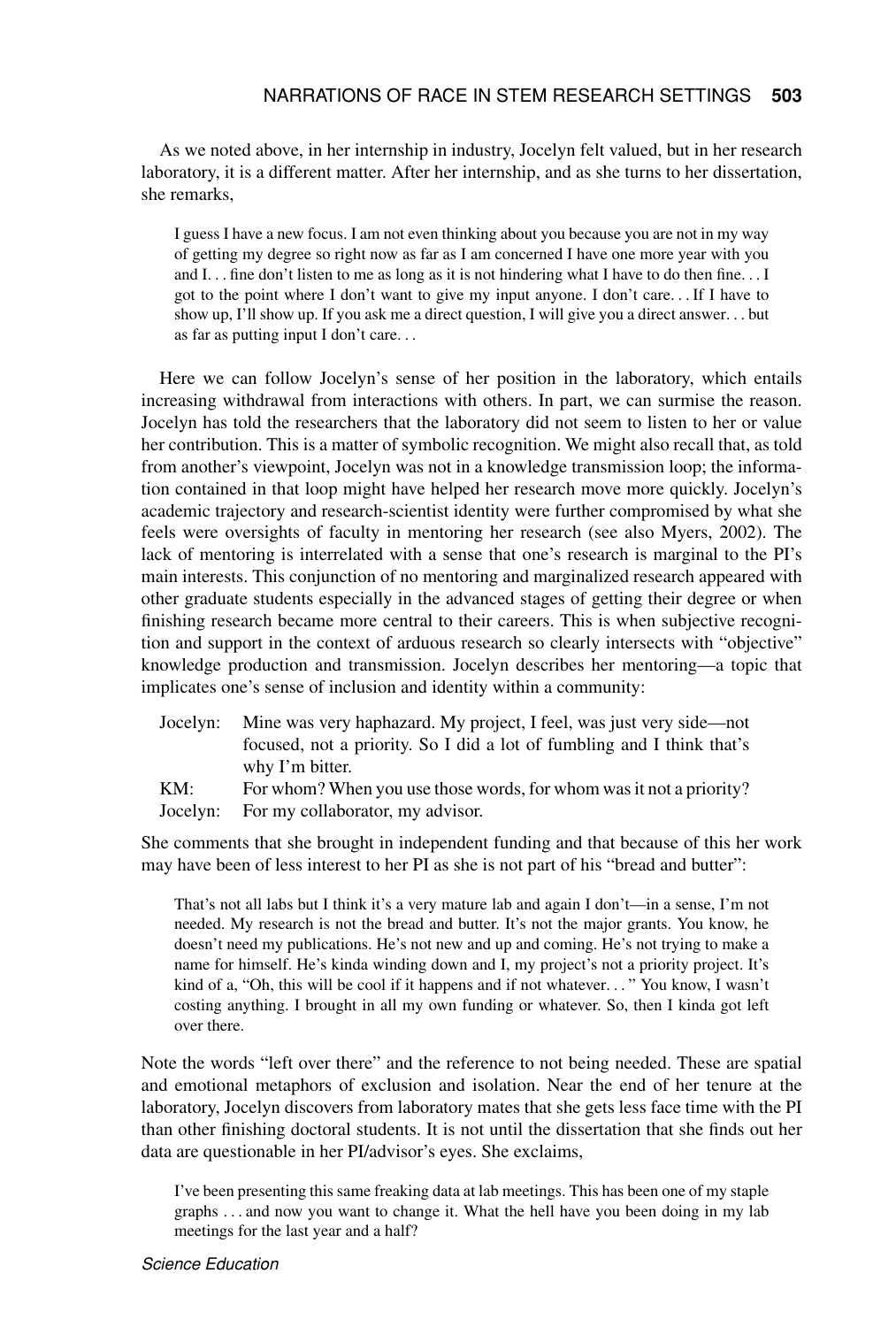Again this experience, although her advisor has been encouraging and a moral support, leaves Jocelyn bitter. The advisor's support is best appreciated within the context of her research. She does not attribute her advisor's seeming indifference to malicious racism, but she does talk about this exclusion being possibly related to race. Here yet again, we see a positioning that occurs at the intersection of race and educational and science practices. Jocelyn says, "Sometimes it's unconscious and they don't know that, that they're not as forthcoming with information as they are with other people. And it's not like they're—you just didn't cross their minds."

Toward the end of her final interview, Jocelyn speaks of the ways minority students are treated within the "science" group that makes up the community of practices (including academic). Do they belong or are they treated as foreign to it? Jocelyn's observations abut against the question of symbolic recognition accorded within and through everyday discourses and practices:

But it looks like the African American community is being more adversely affected by it. There are people who are getting screwed over because some of the policies are stupid and they are very subjective. There are no concrete rules but it just seems like those concrete rules—when you don't have rules, it's easy to bend those non-rules and it looks like the minority population is the ones getting hurt most. There's a lot of people getting hurt but when you look at the number of people graduating in a certain number of years, yeah, you're bringing in all of these African American students but how many of them are leaving with the degree they came for? How many people switched to a different department? Switched to an MBA? Left with a Master's prematurely?

For her part, Jocelyn has disidentified with certain attributes of being a scientist in ways that can be directly tied to her laboratory experiences and research (Carlone & Johnson, 2007; Johnson, 2007; Nosek et al., 2002). It is a painful experience for her to utterly disengage with her laboratory. Our last interview was emotionally intense. Although often angry with laboratory mates, she oscillated on whether you should trust White majority peers and desire their community or keep them at a distance. This oscillation speaks to the question of recognition; it asks whether we can join in a social contract together in the project of science or are we going to be racialized on racial and racist terms.

In a much earlier interview, Jocelyn had made a parapraxis. She had meant to say "tough" skin. She was telling the interviewer that to be at primarily White institutes, one had to have a "tough" skin, but instead she said "diff. . . " as if to say "different skin." Given the interviewer's training in psychoanalysis, she heard Jocelyn's later reference to difference in a slightly heightened manner in that the parapraxis served to alert Malone to some significance in expressing "difference" for the subject. Jocelyn spoke of difference again with respect to race in a manner that had an equivocal meaning. Regarding White peers and their trustworthiness, whether they will assume your difficulties are from "under preparation" or be able to empathize and collaborate, Jocelyn asks*,*"How do you tell the difference?" Given that she was telling Malone about her experience of racial difference, this question, spoken with deep emotion, can be heard as a matter of "How do you speak of the (racial) difference?" How can this difference be truly integrated into a competitive educational setting like a research laboratory? One might recall that being different or apart and how that is racialized were concerns of a focus group meeting in discussing "special treatment" and how to speak up.

Jocelyn's efforts to read race affect her sense of belonging to a community, her beliefs about the institution's promises to minorities, and her own sense of identity as a research scientist. In addition, her difficulty in communicating her experience within a predominantly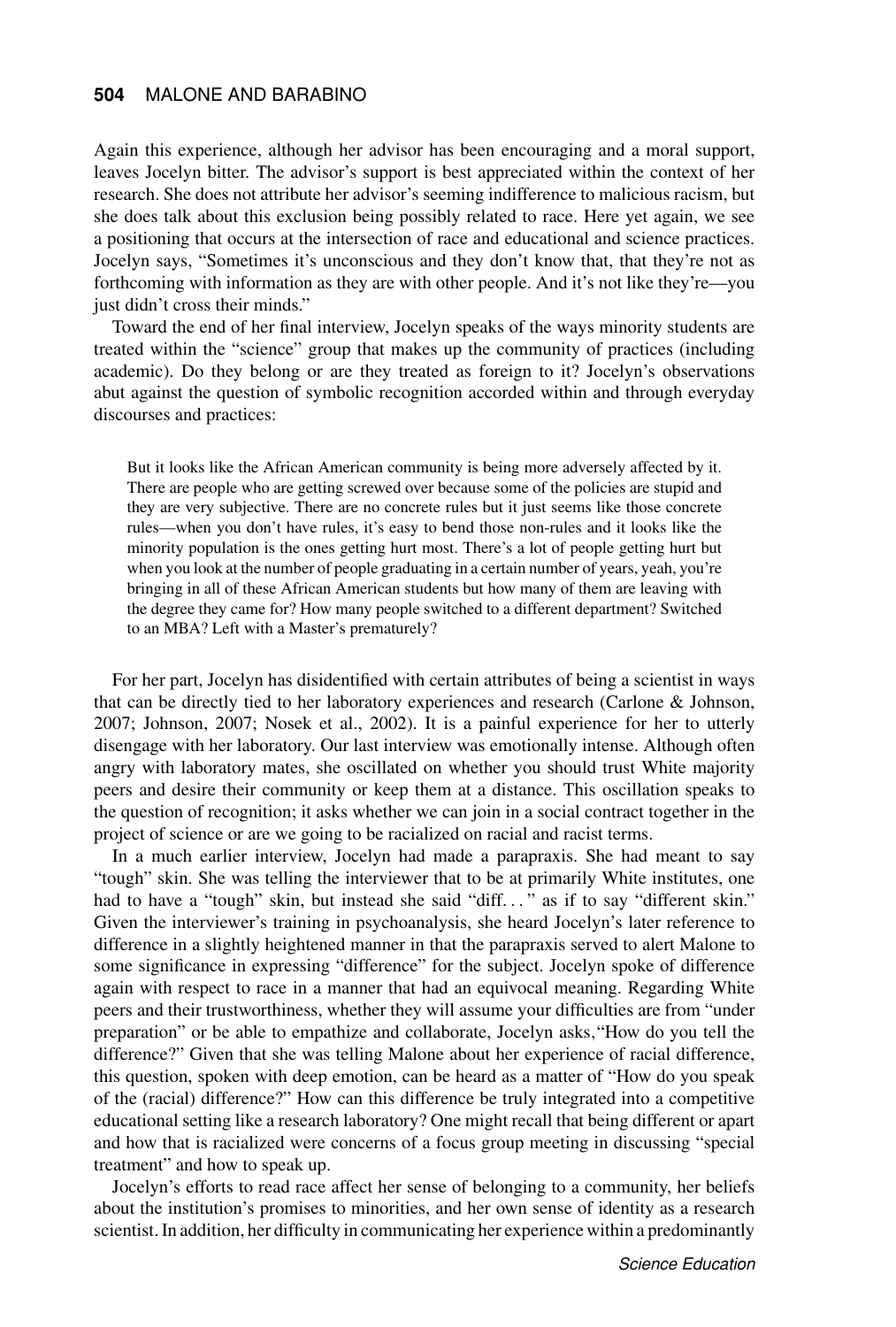White community (tell the difference) further alienates her from the institutional practices and daily discourses with her White peers and superiors. We would say that the space of Jocelyn's identity formation as a research scientist was compromised by a positioning outside of the laboratory community. This positioning was racialized and marked by a lack of recognition, a sense of not being valued and marginalization of her work. The elements of her experience superseded care for and attention to her development as a scholar and scientist as evidenced by her reluctance to even consider future work in a research university.

## **CONCLUSIONS**

We began this paper with an excerpt from a television series on race where the moniker of the "only one" was ironically relived by a male African American professional. His experiences were presented as not very far removed from the experiences of those graduate students who participated in our study of race and gender in research laboratories. The sense of being the "only one" is not always explicitly spoken, but it is translated into/translates into particular experiences and perspectives that are inherent to identity questions (being the only one is an identity) and to the themes explicated throughout the paper. Being the "only one" is implied in experiences of isolation, but also includes interactions that accentuate race. In interactions that carry this connotation, whether racist, as in blatantly patronizing attitudes, or merely racialized, as in inquiries about hair (Banks, 2000), graduate students are not brought into the general community of learners but asked to negotiate the relationship of race to this community. Therefore, they are logically and discursively separated from it. Such practices and interactions, occurring in everyday contexts such as the classroom or the laboratory, interact with iterations that emphasize the salience of race for these students. In this manner, marginalization and isolation replicate socially the racial divide as skin color, and both White and Black students continue to respond to who looks like them and who does not (Jordan, 2006).

In majority schools, the absence of faculty and laboratory mates who share one's own cultural background, the history of racism, and the strategies, both adaptive and less adaptive, that have been adopted by persons of color to cope with their social/academic environments, can strain the personal resources of minority students (Seymour & Hewitt, 1997). Being the "only one" means a singular struggle for a symbolic recognition that is seemingly taken for granted by others and a struggle for important pragmatic and intellectual knowledge. The continued racial vigilance as a student reads ambiguous peer and faculty interactions combined with a sense of exclusion and indifference eventuates in disenchantment, perpetuating a cycle of a minority student's being the "only one."

With respect to how the question of identity is important to minority students and their futures in STEM, we have already discussed one very essential point: Racial identity is not always integrated into the science identity; this failure is a function of a particular racialization that in turn reflects a discursive and institutional history, an organizational climate and its multilayered impact, as well as particular discursive formations. Previous research and our own study suggest that laboratory and educational interactions can lead to and/or provide the conditions for forming an identity as researcher, professor, and scientist; yet many times we find that underrepresented minorities face identity impasses rather than opportunities to deepen and integrate identities within a university setting. These difficulties in identity integration are one facet of being the "only one," meaning that a person is "one" rather than brought into a community of practice where one is automatically part of "we." Delgado-Gaiten describes the individual effects on minorities who work the terms of identity formation within predominantly White settings: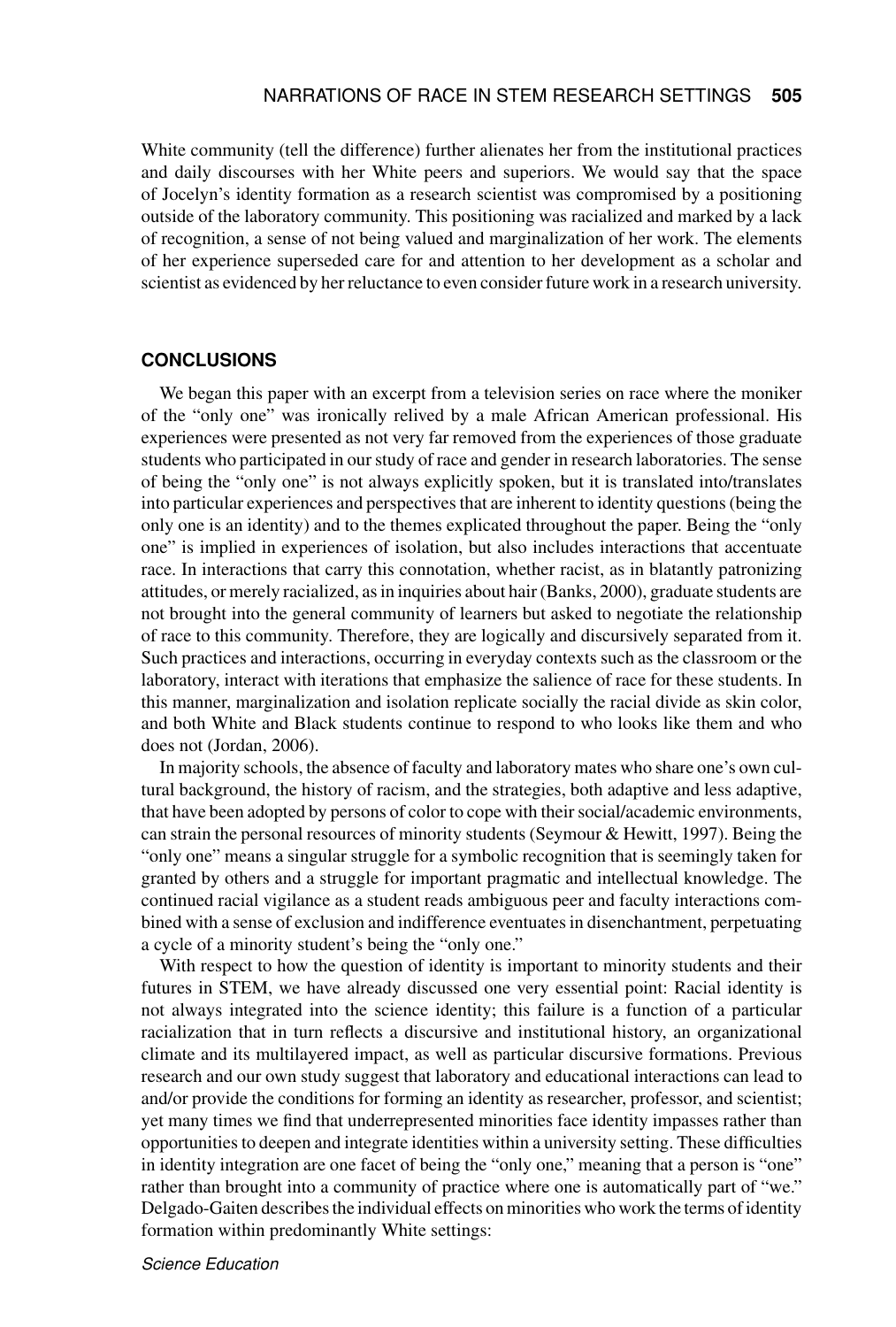My life has been a . . . dance in which I have hopped between two clanking bamboo sticks, skillfully avoiding getting a foot severed as I jumped in and out. I have searched to find the space that is a synthesis. . . the borderland or meeting ground that synthesizes my identity, experience, feelings, beliefs, and dreams. (cited in Turner, 2002, p. 88)

Thematically, our narratives revealed that students struggled against invisibility/lack of recognition, being in the loop, racialization, and the integration of their identities. These struggles were often vividly remembered through particular interactions that may not be seen as important to a majority peer or faculty, but perhaps should be. The issues of race as a question posed to the community of practices called a research laboratory complicates the dialectic between the social and the individual and are often best captured in the slightest shift and movements within speech and exchanges (see Brown, 2004, or the "tell the difference" passage above).

We did want to supplement current ideas of identity to suggest that identity and subjectivity are at stake in any utterance and function at a metalevel that is implied but irreducible to any particular marker of identity. To explicate this, we drew upon ideas in positioning theory and tried to show how one's sense of rights and belonging within a social pact and epistemology are compromised within the processes of marginalization. This dynamic, in tandem with racialization, perpetuates racial exclusions and disenchantment by minorities with university research. It puts the profile of the "only one" into relief.

If identity and symbolic recognition occur within a context and are emergent, such exclusions ask us to deeply reflect on how the everyday practices of laboratories encourage or discourage diversity "on the ground" and the degree to which we can remix the cognitive and social within the research process itself (Sampson, 2000). It is our hope that by drawing attention to these complex issues, faculty advisors, principal investigators, and others can become sensitized and better prepared to decrease the unnecessary taxes on minority students as well as nurture and encourage the continued development of students' own strategies for success as future scientists.

# **APPENDIX A**

## **Questions That Started the Focus Groups and Became the Initial Platform From Which Themes Were Developed**

- 1. Why do you seek a Ph.D. (or M.S.)?
- 2. What are some of the barriers (internal or external), hidden taxes, or accumulated disadvantages that you have experienced?
- 3. What are some strategies for success? How can we empower ourselves to deal with the challenges that we are confronted with?

## **APPENDIX B**

# **Typical Interview Questions for a Subject: Individual Interview—First Interview**

Please note that not every interview "got" to all of these questions and some questions simply fell flat while other evinced a lively interest, a process whereby we became more assured of our themes. Further interview questions were tailored and so sometimes this typical format was altered.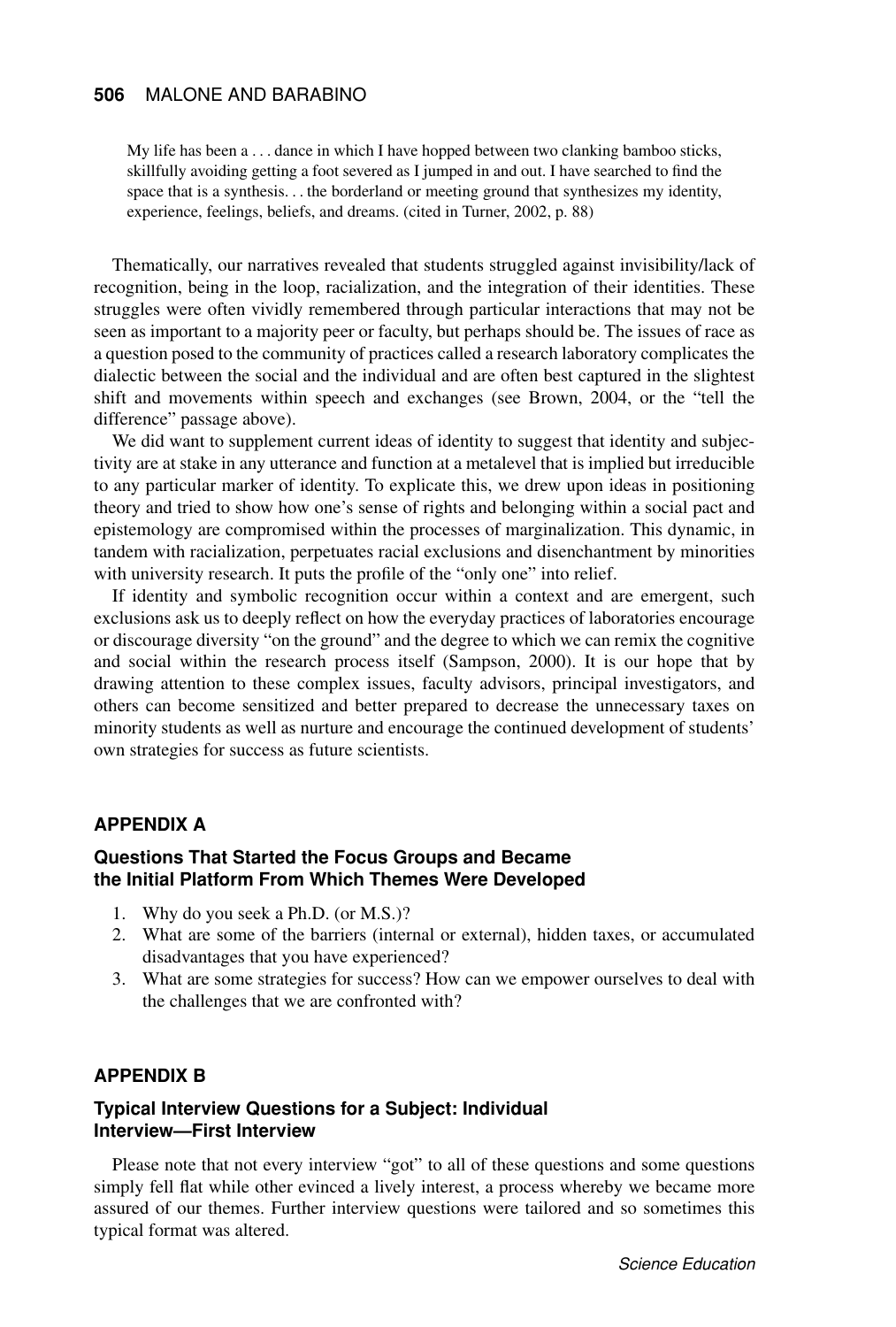## **Background of Research**

Jobs at Research 1 Universities. And Research and enablement at all levels. Women and underrepresented minorities (URMs) circulate in postdocs while the number of hires is 0 to 1 in most research institutions. Have a difficult time getting into better positions in higher while at the same time, these better positions are where one can change minds and expand the vision of science. It's a conundrum.

The disproportionately low number of minorities at the full professor level or even at assistant and associate professor levels rose only about 0.5% in the Nineties. So it's a matter of jobs in education to nurture future generations & participate in the research vision.

*Our research goals*: Some publications that help us think this problem out. Work on a guide for students talking about underrepresented minorities and majority schools—a primer to help with orientation and for majority students to better understand their privilege.

## **Grand Tour-Type Questions for Participant**

So you are in field X. It also looks like you are (noted achievements, awards, & outside activities related to science and education). What is your story, how did you get into Field X? What were the pivotal experiences? When did you know that you wanted to be a scientist? Accomplishments, proudest?

Background information and how you got on current project with current PI: What is it? How did you choose this lab? Who are you in it with? Did they choose this project or not? How did you choose?

You are involved in XXXX outside activities and seem to want to give back to the community. . . How does that go?

Your field is not known for lots of minority presence. What, from your insiders view, is going on with this?

# **Research Lab Questions**

Research labs and your experiences of them:

What are they like? What makes a good research lab? Can you just be yourself in the lab? Or is that a luxury of others?

## **Thematic Questions**

- **•** Invisibility
- Proving yourself
- White advantage? Hidden taxes for being black at University X. Do white majority students get it? Have you given up on them?
- Shifting
- Representing the race: Treatment by professors; added pressure (and handling setbacks). Are you often the only black female in a class or lab? How do you find yourself handling white folks discomfort?
- Do you deal with racial myths and stereotypes? If so, how?
	- Walling off discrimination.
	- Fighting it when you see it.
	- Scanning for how one is perceived.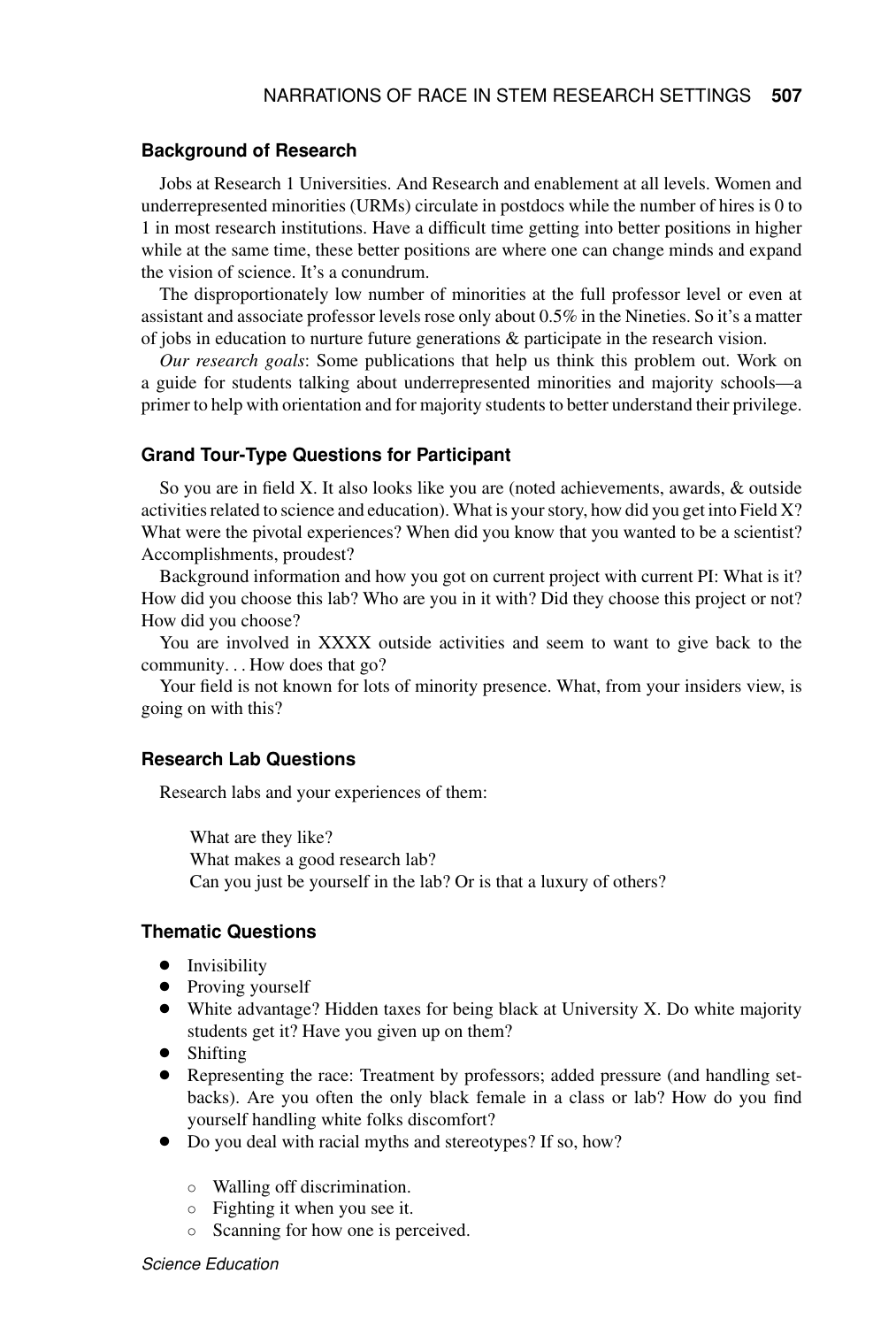- Dealing with added drama. This is a common theme, but where is the added drama?
- Make sure you don't fit one?

Within the community:

Different sorts of family pressures: a little less financial cushion for black folks.

Different reactions to a black nerd.

Sexual harassment? Do URMs have to juggle different priorities?

Is the sense of service a necessity but also an added burden, e.g. example sororities and community demands?

Good to know/good to show race when applying for scholarships?

Do you feel that the treatment by professors is colorblind or gender blind? Examples of where it is and where it isn't?

How do you decide whether it is a race thing and when to shrug it off?

There is a lot of failure in science. How do you handle failure? Where do you go? What do you do?

Are there tensions between race  $\&$  gender? In interactions with majority and within the black community?

Where do you turn when things don't go well? Networks of support Is this optimal? Could things be better? Black women and time for self and time for health.

This research has been made possible by the Spencer Foundation. A small grant from the Spencer Foundation entitled Lifting the Lid Off of the Lab: A Study of In Vivo Laboratory Practices That Foster Diversity has been funded through May 2007. Dr. Barabino and Dr. Malone are indebted to the Spencer Foundation and cooperating institutions for giving us the resources and time to conduct this research. Wendy Newstetter has served as a consultant on this research project and helped at numerous stages and in myriad ways along the way. Dr. Malone is further indebted to the Cognition and Learning in Interdisciplinary Lab Cultures at The Georgia Institute of Technology. Work with this laboratory on gender was supported by National Science Foundation R.O.L.E. grant (REC0106773), Biomedical Engineering Thinking and Learning: The Challenge of Integrating Systems and Analytical Thinking. We are grateful for the generous support of Dr. Don Rice, Chair of Psychology at University of West Georgia. Our work has benefited from the insights of Nancy Nersessian, Lisa Osbeck, Shannon D. Kelly, Sheila Burgess, and Susan Bernard. Many thanks go to Lisa Osbeck as well as the anonymous reviewers for their useful insights for revisions and drive toward clarity. Many thanks also go to Dr. Gregory Kelley, whose work as Editor was exemplary.

# **REFERENCES**

Alcoff, L. (2006). Visible identities: Race, gender and the self. Oxford, England: Oxford University Press.

Alsop, R., Fitzsimmons, A., & Lennon, K. (2002). Theorizing gender. Cambridge, England: Polity Press.

Banks, I. (2000). Hair matters: Beauty, power, and Black women's consciousness. New York: New York University Press.

Brown, B. (2004). Discursive identity: Assimilation into the culture of science and its implications for minority students. Journal for Research in Science Teaching, 41, 810-834.

Brown, B., Reveles, J., & Kelly, G. (2005). Scientific literacy and discursive identity: A theoretical framework for understanding science learning. Science Education, 89, 779 – 802.

Butler, J. (2004). Undoing gender. New York: Routledge.

Carlone, H. (2003). Innovative science within and against a culture of achievement. Science Education, 87, 307 – 328.

Carlone, H., & Johnson, A. (2007). Understanding the science experiences of successful women of color: Science identity as an analytic lens. Journal of Research in Science Teaching, 44, 1187 – 1218.

Carlone, H., & Webb, S. (2006). On not overcoming our history of hierarchy: Complexities of university/school collaboration. Science Education, 90, 544 – 568.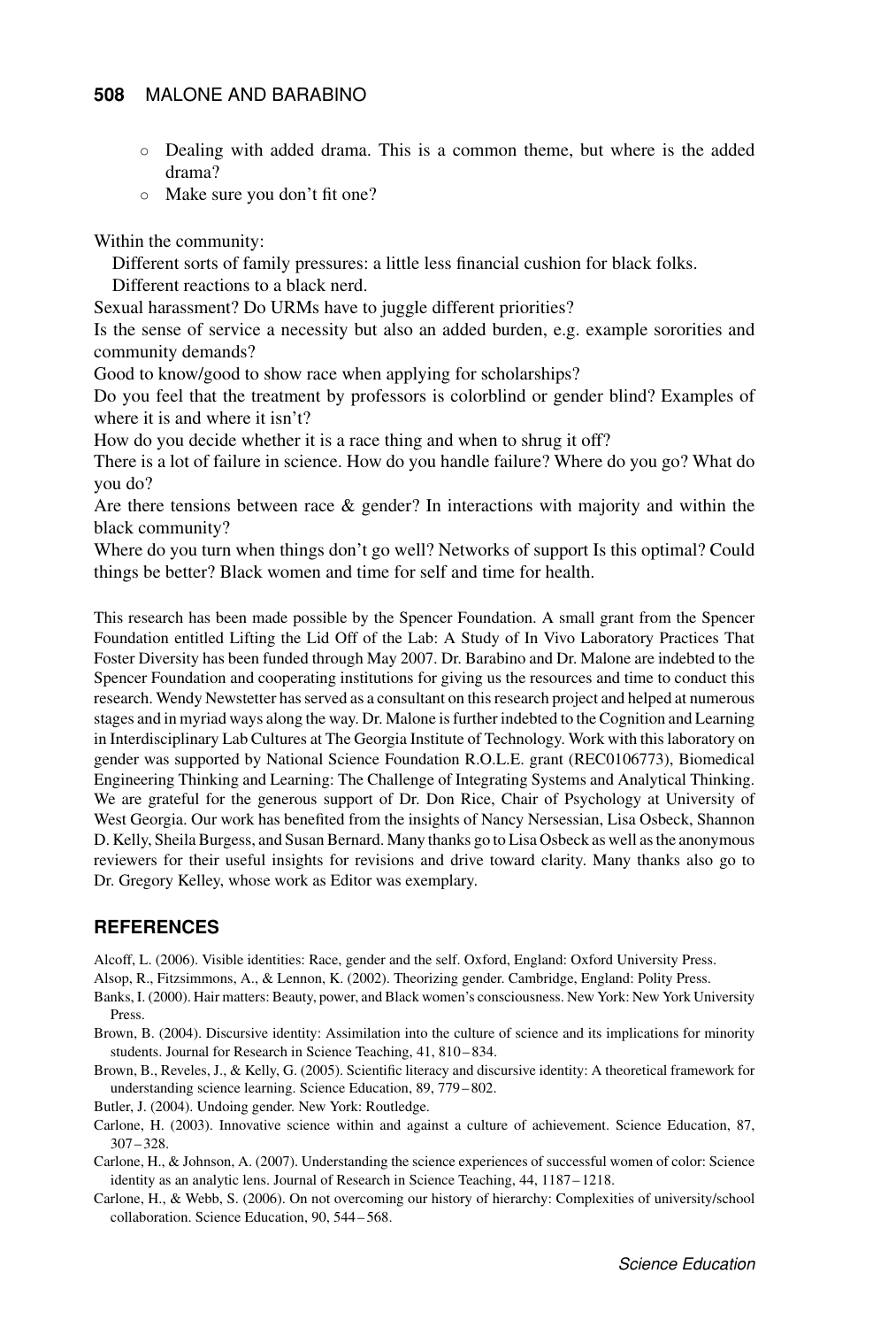Clewell, B., & Campbell, P. (2002). Taking stock: Where we've been, where we are, where we are going. Journal of Women and Minorities in Science and Engineering, 8, 255 – 284.

Collins, P. (2004). Black sexual politics. New York: Routledge.

Conefrey, T. (1997). Gender, culture, and authority in a university life sciences laboratory. Discourse and Society, 8(3), 313 – 340.

Connell, R. (2002). Gender. Cambridge, England: Polity Press.

- Connell, R. (2005). Masculinities (2nd ed.). Berkeley: University of California Press.
- Davies, B., & Harré, R. (2001). Positioning: The discursive production of selves. In M. Wetherell, S. Taylor, & S. Yates (Eds.), Discourse theory and practice (pp. 261 – 271). London: Open University Press.
- Devos, T., & Banaji, M. (2003). Implicit self and identity. In M. R. Leary & J. B. Tangney (Eds.), Handbook of self and identity (pp. 133–175). New York: Guilford.
- Devos, T., & Banaji, M. (2005). American = White. Journal of Personality and Social Psychology, 88, 447 466. Eberhardt, J. (2005). Imaging race. American Psychologist, 60, 181 – 190.
- Endedy, N., Goldberg, J., & Welsh, K. (2005). Complex dilemmas of identity. Science Education, 90, 68 90.

Fanon, F. (1967). Black skin white masks. New York: Grove Press. (Original work published 1952)

- Gavey, N. (1989). Feminist poststructuralism and discourse analysis. Psychology of Women Quarterly, 13, 459 475.
- Gee, J. P. (2001). Identity as an analytic lens for research in education. Review of Research in Education, 25,  $99 - 125$ .
- Gibbons, A. (1996). Facing the big chill in science. Science, 271, 1902-1905.
- Gibbons, M. (2006). The year in numbers. Retrieved November 8, 2006, from http://www.asee.org/publications/ profiles/upload/2005ProfileEng.pdf.
- Giorgi, A. (1970). Psychology as a human science: A phenomenologically based approach. New York: Harper & Row.
- Greeno, J. (1998). The situativity of learning and research. American Psychologist, 53, 5 26.
- Hall, S. (2001). Foucault: Power, knowledge, and discourse. In M. Wethererll, S. Taylor, & S. Yates (Eds.), Discourse theory and practice (pp. 72 – 81). London: Open University Press.
- Hamilton, K. (2004). Faculty science positions continue to elude women of color. Black Issues in Higher Education,  $21, 36 - 40.$
- Harding, S. (1993). Re-thinking standpoint epistemology: "What is strong objectivity?" In L. Alcoff & E. Potter (Eds.), Feminist epistemologies (pp. 49 – 83). London: Routledge.
- Harré, R., & Moghaddam, F. (2003). Introduction: The self and other in traditional psychology and in positioning theory. In R. Harré & F. Moghaddam (Eds.), The self and others (pp.  $1-13$ ). Westport, CT: Praeger.
- Hirshfeld, L. (2001). On a folk theory of society: Children, evolution, and mental representations of groups. Personality and Social Psychology Review, 5, 107 – 117.
- Hollway, W. (2004). "There's more than one 'I' in identity": An etymological search for the link between identity and identification. Unpublished manuscript, Open University, Milton Keynes, England.
- Hollway, W., & Jefferson, T. (2000). Doing qualitative research differently. London: Sage.
- hooks, b. (1995). Killing rage: Ending racism. New York: Henry Holt.
- Hook, D., & Howarth, C. (2005). Future directions for a critical social psychology of racism/antiracism. Journal of Community & Applied Social Psychology, 15, 506 – 514.
- Hunter, A-B., Laursen, S., & Seymour, E. (2007). Becoming a scientist: The role of undergraduate research in students' cognitive, personal, and professional development. Science Education, 91, 36–74.
- Jaworski, A., & Coupland, N. (2006). Introduction: Perspectives on discourse analysis. In A. Jaworski & N. Coupland (Eds.), The discourse reader (2nd ed., pp. 1 – 38). New York: Routledge.
- Johnson, A. (2007). Unintended consequences: How science professors discourage women of color. Science Education, 91, 805 – 821.
- Johnson-Bailey, J. (2004). Hitting and climbing the proverbial wall: Participation and retention issues for Black graduate women. Race, Ethnicity, and Education, 7, 231 – 249.
- Jones, C., & Shorter-Gooden, K. (2003). Shifting: The double lives of Black women in America. New York: Harper Collins.
- Jordan, D. (2006). Sisters in science. West Lafayette, IN: Purdue University Press.
- Knorr-Cetina, K. (1999). How the sciences make knowledge. Cambridge, MA: Harvard University Press.
- Koborov, N., & Bamburg, M. (2004). Positioning mature self in interactive practices: How adolescent males negotiate "physical attraction" in group talk. British Journal of Developmental Psychology, 22, 471 – 492.
- Kojeve, A. (1969). Introduction to a reading of Hegel (James Nichols, Jr, Trans.). Ithaca, NY: Cornell University Press. (Original work published 1947)
- Kozoll, R., & Osborne, M. (2004). Finding meaning in science: Lifeworld, identity, and self. Science Education, 88, 157 – 181.